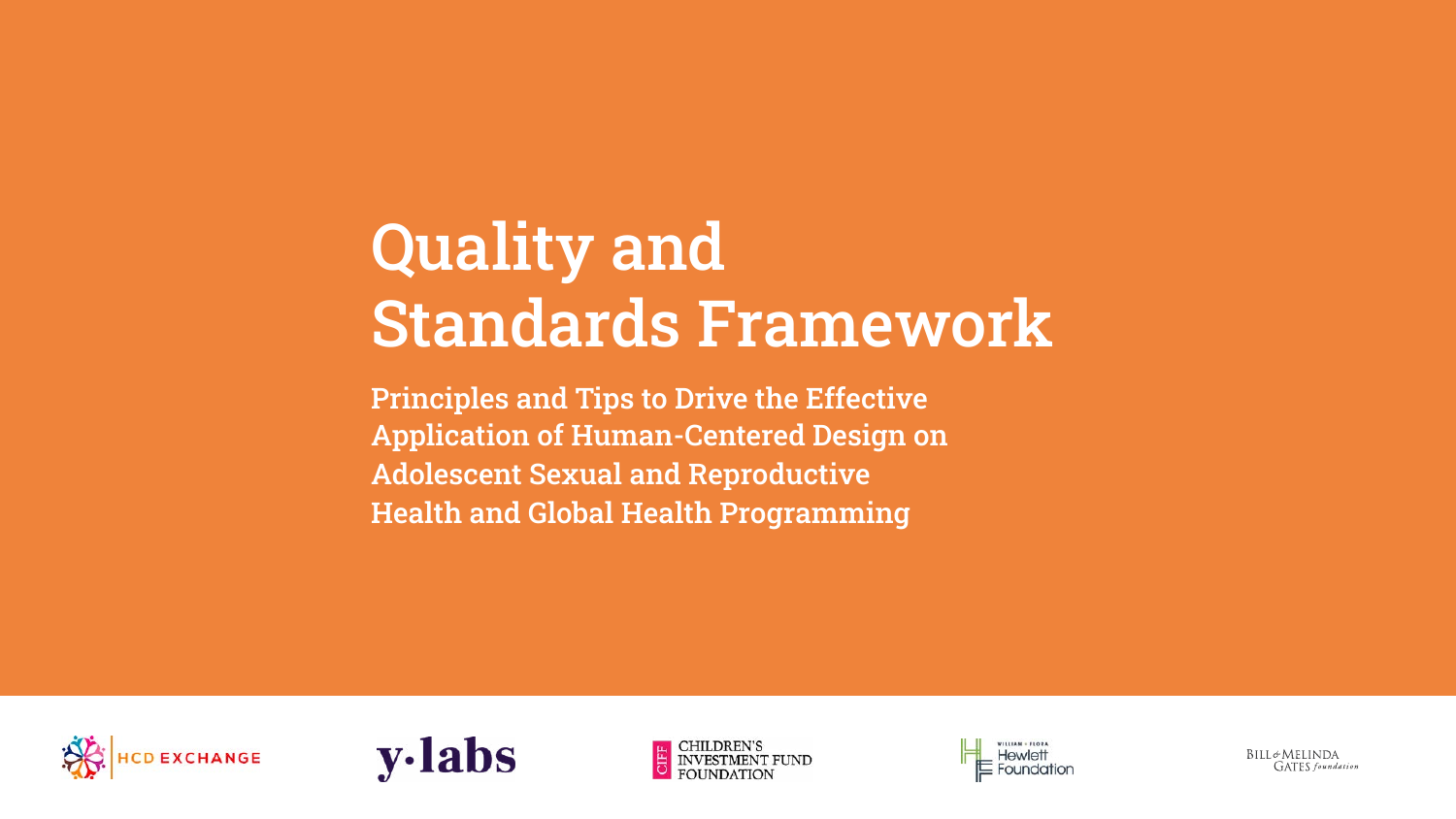

Acknowledgments The Quality and Standards Framework was a joint collaboration between YLabs, the HCDExchange Secretariat, and the Quality and Standards Working Group members. The Quality and Standards Working Group (QSWG), chaired by YLabs and the HCDExchange Secretariat, convened young people and experts in HCD and ASRH to develop consensus-driven quality standards for applying HCD to future ASRH projects. These members include Steve Biko, Ipas Kenya; Nicole Ippoliti, YLabs; Dr. Tracy Johnson, the Bill & Melinda Gates Foundation; Kamaldeen Ibrahim, Society for Family Health Nigeria; Dr. Sandra McCoy, University of California, Berkeley; Namita Mohandas, Vihara; Michael Ngigi, ThinkPlace Kenya; Dr. Shola Olabode-Dada, YLabs; Dr. Tabinda Sarosh, Pathfinder International, Pakistan; Mireille Sekamana, YLabs Rwanda. The authors would like to express their sincere thanks for the contributions of Kethi Mullei, Meru Vashisht, Saehee Lee, Theodora Gibbs-Plessl, and Dr. Rebecca Hope who contributed their time and expertise to the research and development of this framework.

> This framework would not have been possible without the continuous and invaluable input and review from member organizations of HCDExchange. Through webinars, interviews, and email correspondence, the larger HCDExchange Community of Practice generously contributed their perspective to help shape this framework. Specifically, members of the Community of Practice offered their expertise to develop consensus-driven quality principles, tips, and resources to guide the effective implementation of this framework for diverse audiences. Finally, this work was made possible by a generous grant from the Children's Investment Fund Foundation, the William & Flora Hewlett Foundation, and the Bill & Melinda Gates Foundation.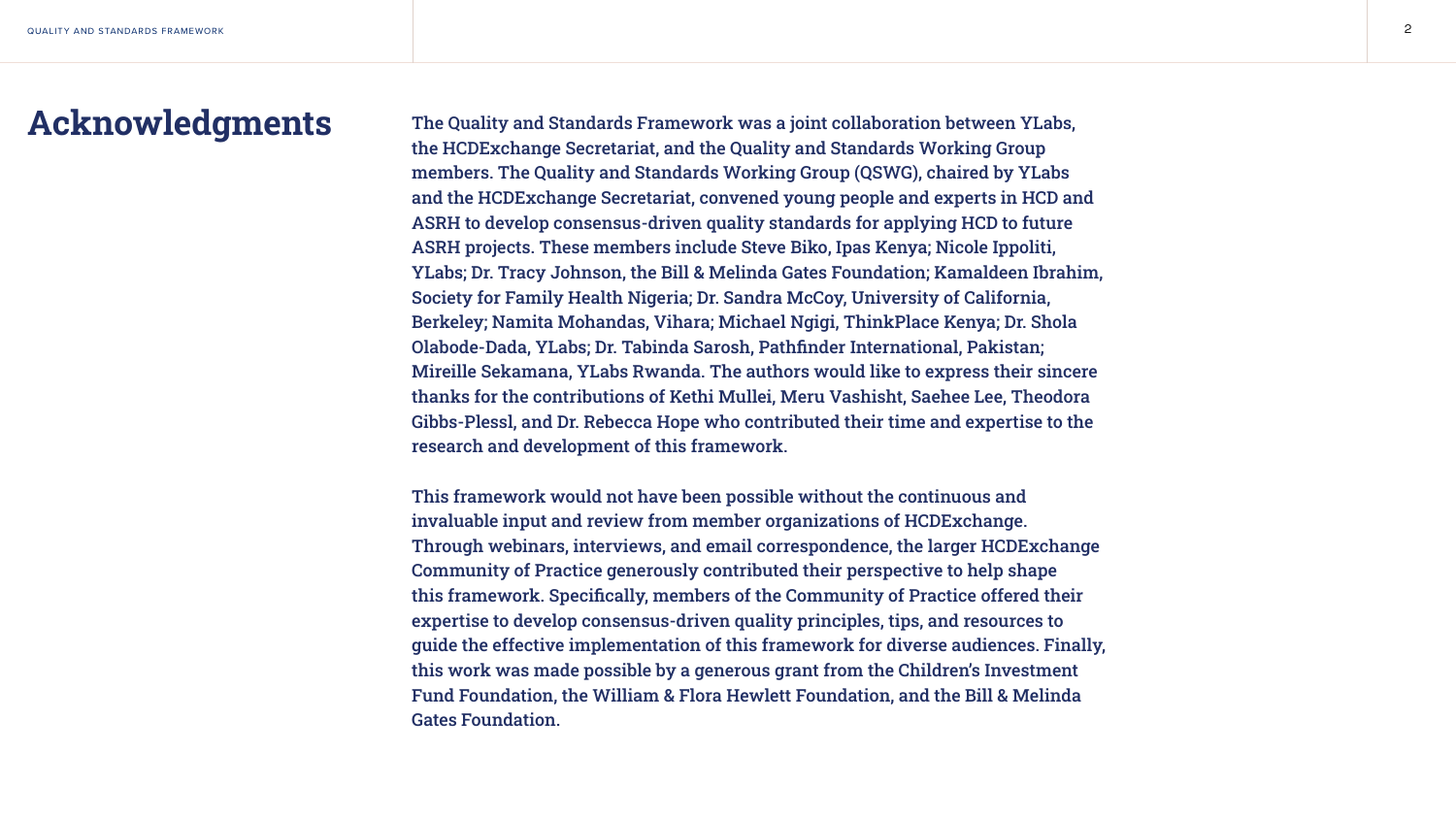# Introduction & Overview

Practitioners applying human-centered design (HCD) on adolescent sexual and reproductive health (ASRH) are forging a new path of solution development for young people by combining two distinct sectors that work at the nexus of design, public health, and innovation. Given the relative nascency of this practice, there is a lack of robust evidence to determine what are quality approaches to design and implementation in order to achieve desired ASRH outcomes. As the evidence base in this sector continues to build, there is an opportunity to leverage best practices related to ASRH, design, and youth engagement to guide in the creation of quality standards when applying HCD to ASRH interventions. The framework presented here, developed in partnership with the HCDExchange Community of Practice, draws upon the aforementioned best practices to deliver eight principles with corresponding tips and resources. As a whole, the framework is intended to guide the safe, effective, and inclusive practice of HCD to ASRH programming. Although these principles were developed for the application of HCD on ASRH interventions, they also have relevancy to broader global health programming.



We recognize that organizations may have different names for each phase of the design process, but share a common set of activities (see the [DesignforHealth](https://s3.amazonaws.com/files.designforhealth.org/What+Is+Design+for+Health.pdf)  [guide](https://s3.amazonaws.com/files.designforhealth.org/What+Is+Design+for+Health.pdf) for more information). The tips presented here map to those activities. This framework should be treated as an adaptable resource based on the needs of different audiences (i.e., implementers, designers, young people, and evaluators).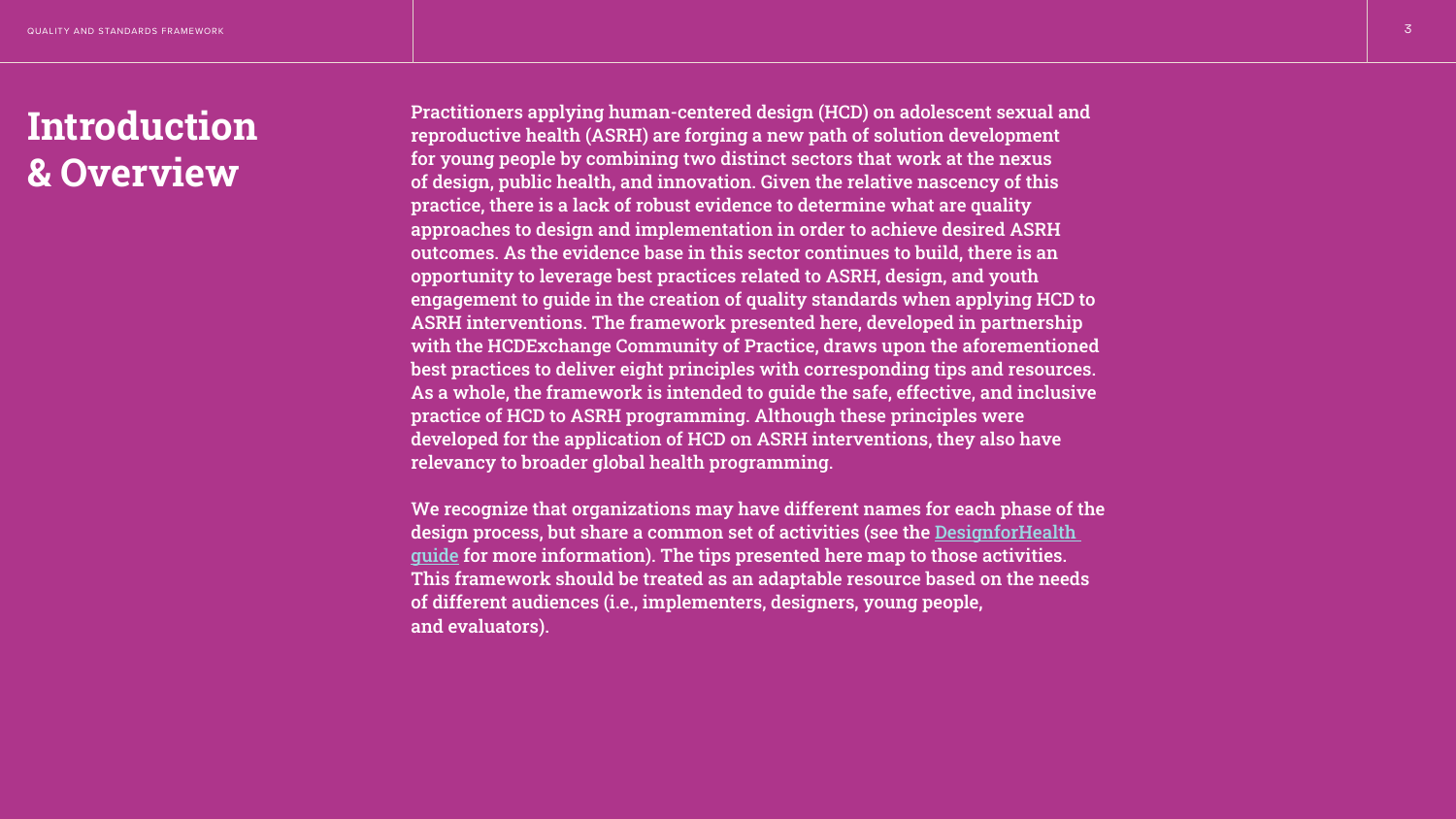# Timeline

**Initiated scoping study to review evidence to date (via expert interviews and review of published literature) to understand emerging best practices when applying HCD to ASRH program design and implementation**

**Kicked off the Quality and Standards Working Group (QSWG) with the HCDExchange Community of Practice to discuss emerging quality practices of HCD on ASRH program design and implementation**

**Released an open call for applications, accompanied by a terms of reference, to join the QSWG**

## **May** 2021

**Finalized QSWG (10 members in total) with representatives from design, public health, evaluation, and funding agencies. A mix of youth and adult members across Sub-Saharan Africa, South Asia, and the US participated**

**Held a two-day virtual convening with the QSWG and HCDExchange Secretariat to align on the domains of quality (informed by the scoping study) and craft principles and tips associated with each domain**

**Presented first draft of the framework during a community call for feedback on principles, tips, and recommended resources**

**Draft framework was made publicly available for community input on tips and resources**

**Finalized framework in partnership with the QSWG**





# February 2021

## April 2021

## April 2021

# July 2021

## September 2021

## September 2021- **October** 2021

## November 2021- December 2021

# The Quality and Standards Framework has been developed through a strong youth and community-driven approach chaired by YLabs and in partnership with HCDExchange.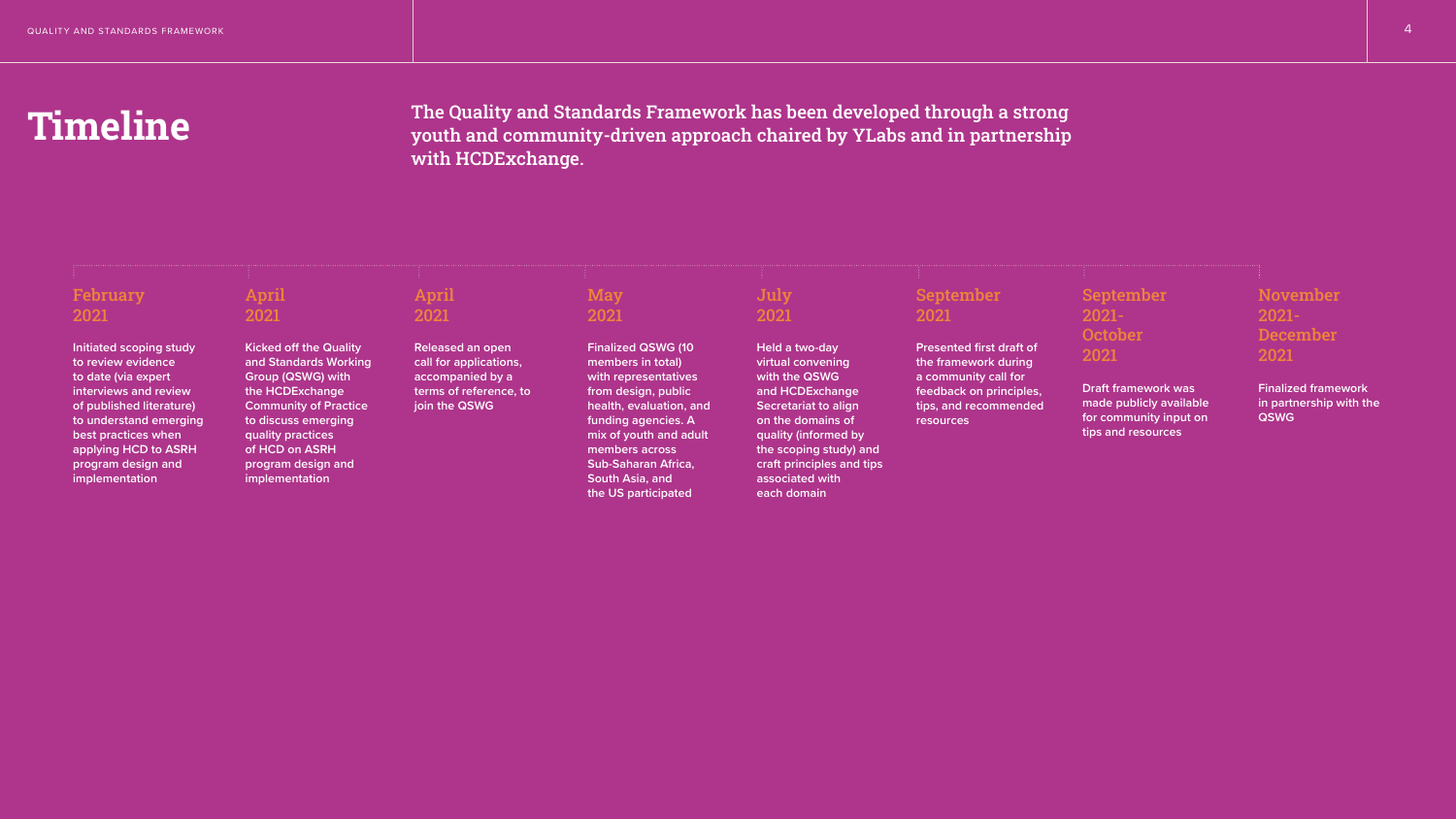

- 01 **Engage youth as design partners.**
- 02 **Ensure equitable inclusion of different subsets of young people.**
- 03 **Develop and implement safeguarding plans for young people.**
- 04 **Embrace an iterative approach to program design and implementation.**
- 05 **Integrate primary and secondary learnings and evidence.**
- 06 **Engage the ecosystem of influencers.**
- 07 **Integrate disciplines essential for adolescent wellbeing.**
- 08 **Document methods and key design decisions.**

# The Principles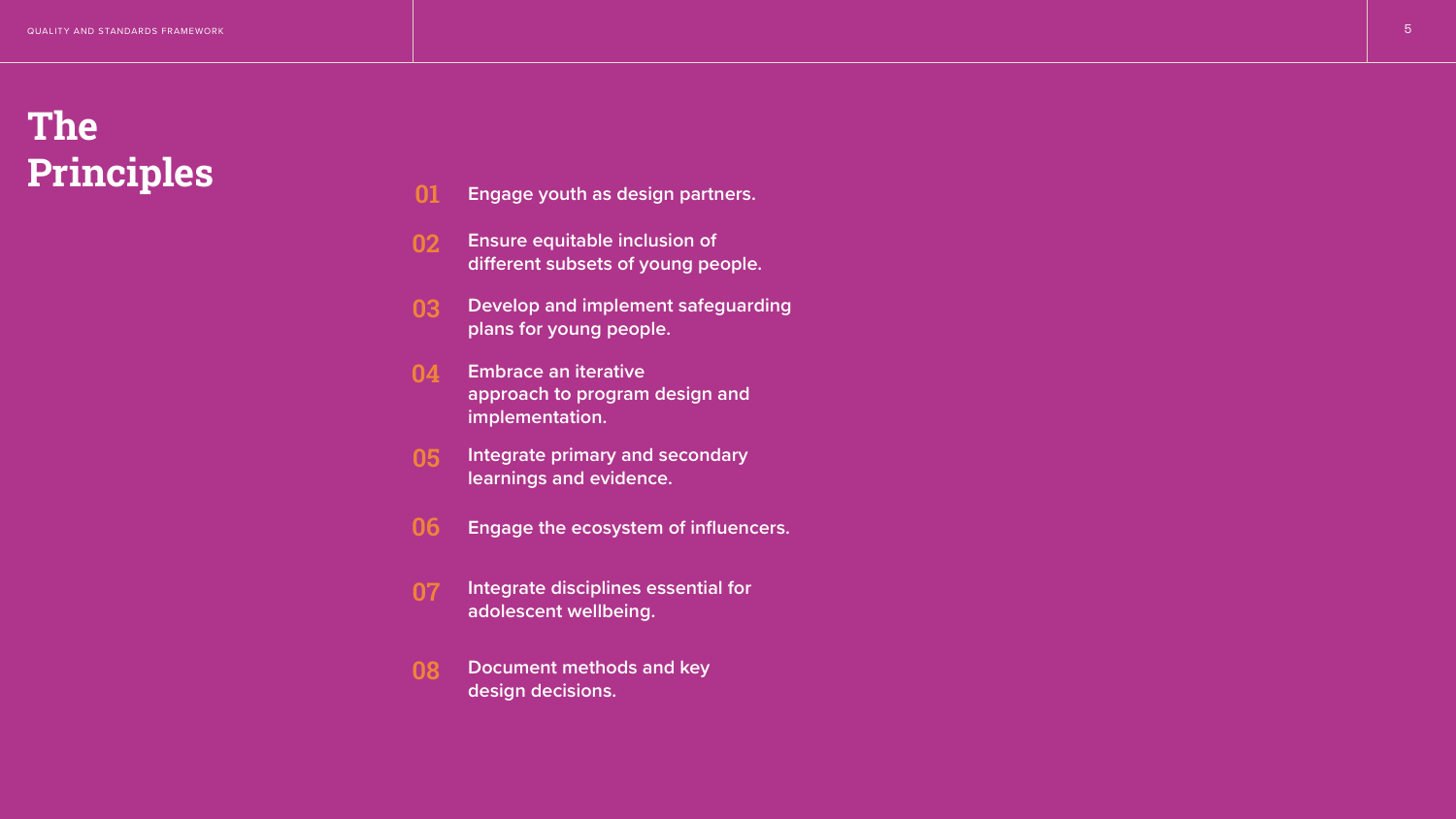

# Principle Engage youth as design partners.

# **Explanation**

Project teams should engage young people both as team members and co-design research participants throughout the design and implementation process in order to ensure solutions are driven by the needs and preferences of young people. Involving young people as partners not only provides them with the skills to co-design and make decisions with adult team members but also allows them to work with their peers to navigate ASRH challenges.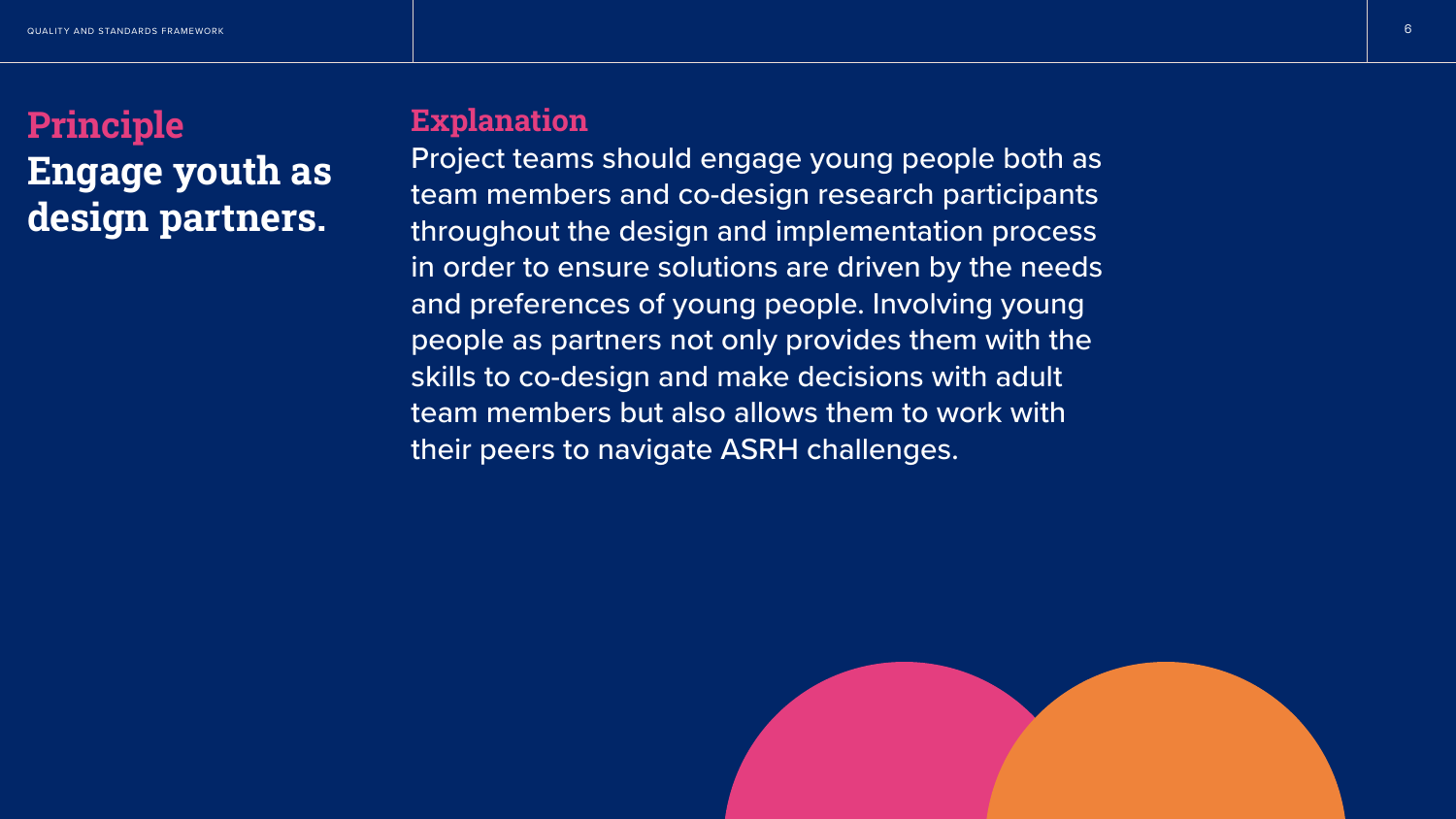| <b>HCD PHASES</b> | Tip#1                                                                                                                                                    | Tip#2                                                                                                                                                                                                                                                                                                                                                                            | Tip#3                                                                                                                                                                                                                                                                                                                                                                 | Tip#4                                                                                                                                       | <b>Tip #5</b>                                                                                                                              | Tip#6                                                                                | <b>Tip #7</b>                                                                                                                                                                                                                 | <b>Tip #8</b>                                                                                                                                                                                                                                                                                                                                                 |
|-------------------|----------------------------------------------------------------------------------------------------------------------------------------------------------|----------------------------------------------------------------------------------------------------------------------------------------------------------------------------------------------------------------------------------------------------------------------------------------------------------------------------------------------------------------------------------|-----------------------------------------------------------------------------------------------------------------------------------------------------------------------------------------------------------------------------------------------------------------------------------------------------------------------------------------------------------------------|---------------------------------------------------------------------------------------------------------------------------------------------|--------------------------------------------------------------------------------------------------------------------------------------------|--------------------------------------------------------------------------------------|-------------------------------------------------------------------------------------------------------------------------------------------------------------------------------------------------------------------------------|---------------------------------------------------------------------------------------------------------------------------------------------------------------------------------------------------------------------------------------------------------------------------------------------------------------------------------------------------------------|
| Planning          | Build in budget and<br>time in workplans<br>to recruit, hire, and<br>train local young<br>people on HCD.                                                 | Conduct a values clarification<br>session with adult and youth<br>team members to examine<br>any unconscious bias adults<br>may carry towards youth<br>team members. Young<br>people and adult team<br>members may collectively<br>benefit from training on<br>effective communication and<br>collaboration approaches, as<br>well as knowledge and values<br>surrounding AYSRH. | Ensure there is a clear<br>strategy to actively and<br>continuously engage<br>young people throughout<br>the project lifecycle.<br>Engagement strategy<br>might include outlining<br>roles/responsibilities and<br>opportunities for growth/<br>advancement, depending on<br>the training and experience<br>young people have been<br>provided.                       | Develop a scorecard<br>and schedule routine<br>feedback loops to<br>assess young peoples'<br>experience as project<br>team members.         | Be prepared to certify<br>the skills young people<br>receive from engaging<br>in the project.                                              | Develop a MOU for all<br>project teams on how<br>to work with youth team<br>members. | Keep track of key points<br>of youth engagement<br>(eg., working with<br>youth team members,<br>youth advisory boards),<br>documenting successes,<br>challenges, and ways to<br>advocate for partnering<br>with young people. | With respect to renumerat<br>youth team members shou<br>be compensated accordin<br>the principles of "equal pa<br>work of equal value" outlir<br>the Sustainable Developm<br>Goals. All salary ranges sh<br>be based on the position I<br>within the respective orga<br>and competitive to region<br>national salary benchmark<br>country the position is bas |
| Research          | Ensure youth team<br>members contribute<br>to setting the research<br>agenda and actively<br>taking part in the<br>creation of design<br>research tools. | Create opportunities for<br>young people to plan and<br>lead design research and<br>co-design sessions with their<br>peers.                                                                                                                                                                                                                                                      | Ensure young people are<br>helping to lead the synthesis<br>of research findings and,<br>where possible, validate<br>research insights with<br>affected youth participants.<br>Ensure that all members<br>of the project team are<br>committed to supporting<br>a free, open, and the non-<br>judgmental sharing of ideas<br>that challenge conventional<br>thinking. | Youth team members<br>join the shareback of<br>research findings to<br>partners and donors<br>and co-present findings<br>where appropriate. | Youth team members<br>help develop a<br>dissemination strategy<br>to feed back research<br>findings to participating<br>community members. |                                                                                      |                                                                                                                                                                                                                               |                                                                                                                                                                                                                                                                                                                                                               |
|                   |                                                                                                                                                          |                                                                                                                                                                                                                                                                                                                                                                                  |                                                                                                                                                                                                                                                                                                                                                                       |                                                                                                                                             |                                                                                                                                            |                                                                                      |                                                                                                                                                                                                                               |                                                                                                                                                                                                                                                                                                                                                               |

# **Prototyping** Youth team

members advise on the prototypes to develop and test.

Young people lead prototyping sessions with other young people, supported by adult team members, and ensure their feedback is integrated in future iterations.

Young people help determine which prototypes to advance, based on a selection criteria that they have helped to develop.

Youth team members present a selection of prototyping findings to funding partners.

ation,  $uld$ ng to ay for ned in hent hould level mization al and ks in the sed in.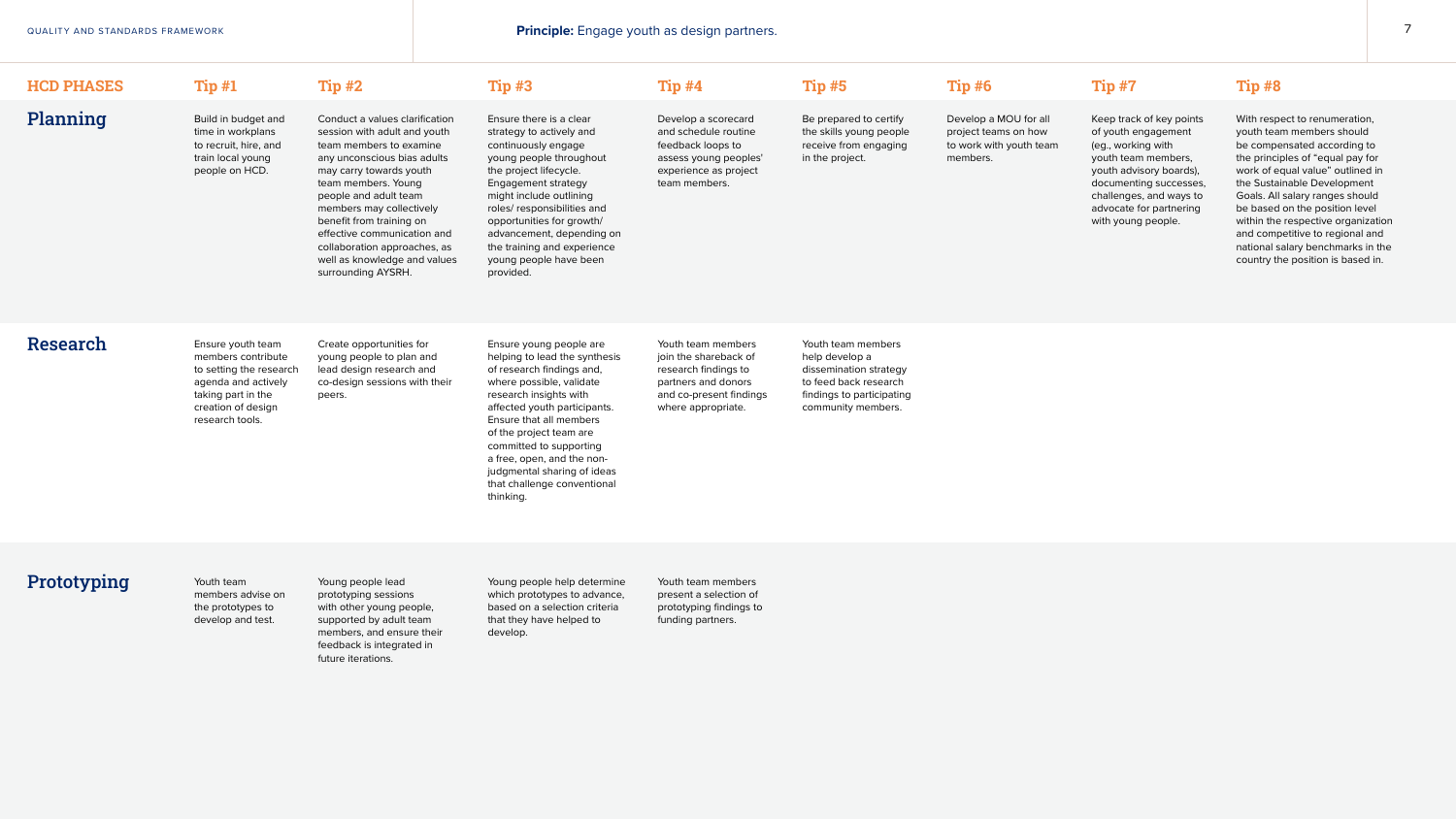## $HCD$  PHASES Tip  $#1$  Tip  $#2$

# Implementation

Hire young people who were part of the design phase to lead or support key intervention activities.

Plan for refresher trainings and other skills-building of youth team members to support youth-driven and youth-led implementation and refinement of HCD projects long after handoff.

# Evaluation Hire and train young people

to lead data collection processes that are used to guide iterations to the project's designs during implementation.

Create opportunities for young people to shareback evaluation findings to local and global stakeholders.

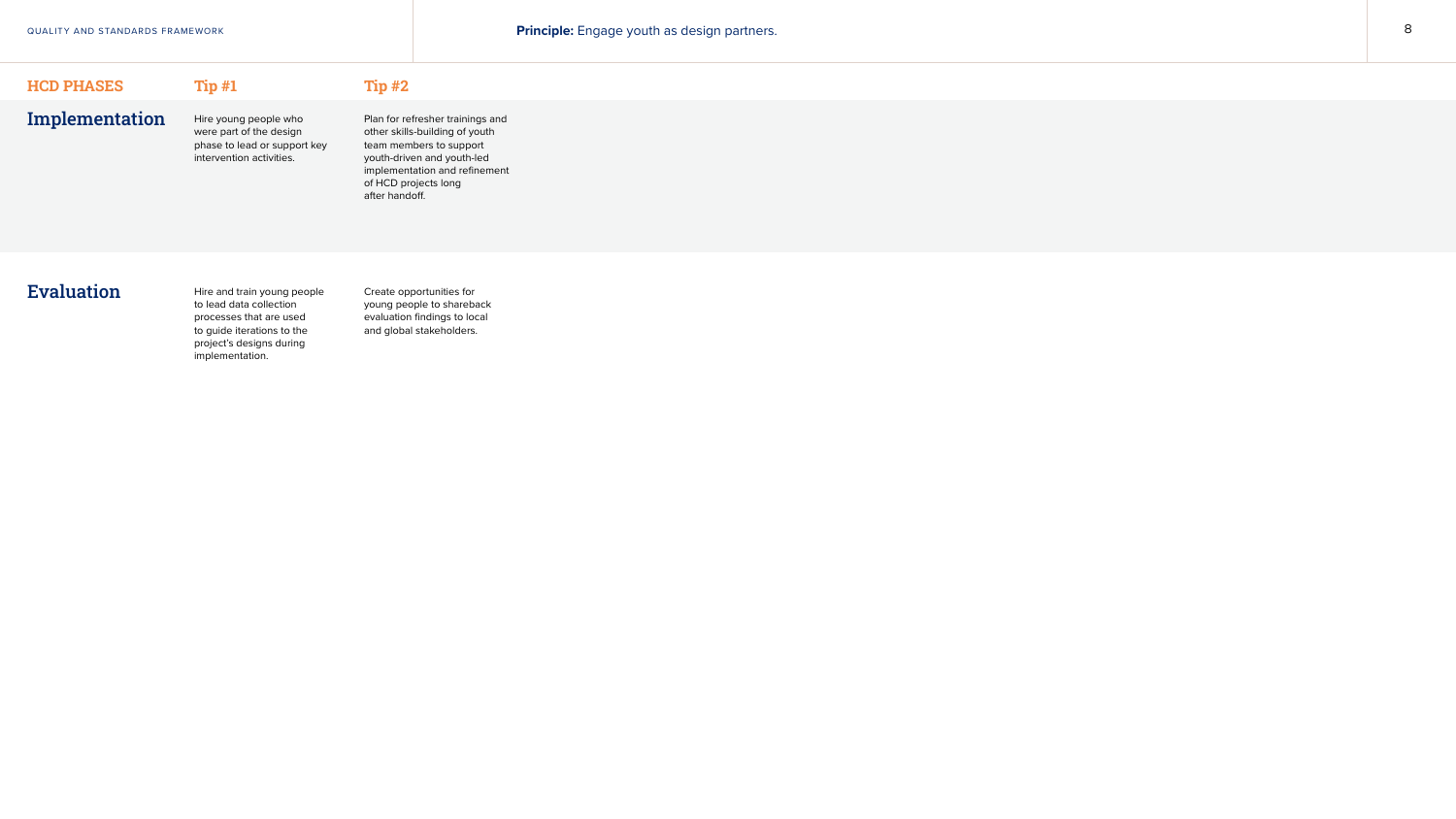**A360 Youth Engagement Plan**

[https://a360learninghub.org/open-source/inquiry/youth-engagement-plan/](https://a360learninghub.org/open-source/inquiry/youth-engagement-plan/ )

**Youth-driven, youth-centered or youth-led design? Which approach are you taking?** [https://www.ylabsglobal.org/blog/what-is-youth-driven-design](https://www.ylabsglobal.org/blog/what-is-youth-driven-design )

**Girl Boss: Case Study of Youth-Driven Design in Ghana** [https://drive.google.com/file/d/1rKIiCcjRENnmqwMWyNOPxhP3NZd4JIH0/view](https://drive.google.com/file/d/1rKIiCcjRENnmqwMWyNOPxhP3NZd4JIH0/view )

**What is Meaningful Youth Participation? | Youth Do It** [https://www.youthdoit.org/themes/meaningful-youth-participation/](https://www.youthdoit.org/themes/meaningful-youth-participation/ )

**MYE Scorecard** [https://www.yactmovement.org/mye/wp-content/uploads/2021/03/MYE-Scorecard.pdf](https://www.yactmovement.org/mye/wp-content/uploads/2021/03/MYE-Scorecard.pdf )

**Youth Engagement Measurement & Indicators** [https://www.youthpower.org/ye-measurement-and-indicators](https://www.youthpower.org/ye-measurement-and-indicators )

**Youth Engagement in Monitoring & Evaluation** [https://www.youthpower.org/youth-engagement-m-and-e](https://www.youthpower.org/youth-engagement-m-and-e )

**List of Resources** [https://www.youthpower.org/ye-resources-and-references](https://www.youthpower.org/ye-resources-and-references )

**How can play rebalance power in design?** [https://www.ideo.org/project/power\\_and\\_play](https://www.ideo.org/project/power_and_play )

**But is it co-design?** <https://g8mvf9i2x72.typeform.com/to/K6PpU2xZ?typeform-source=www.google.com>

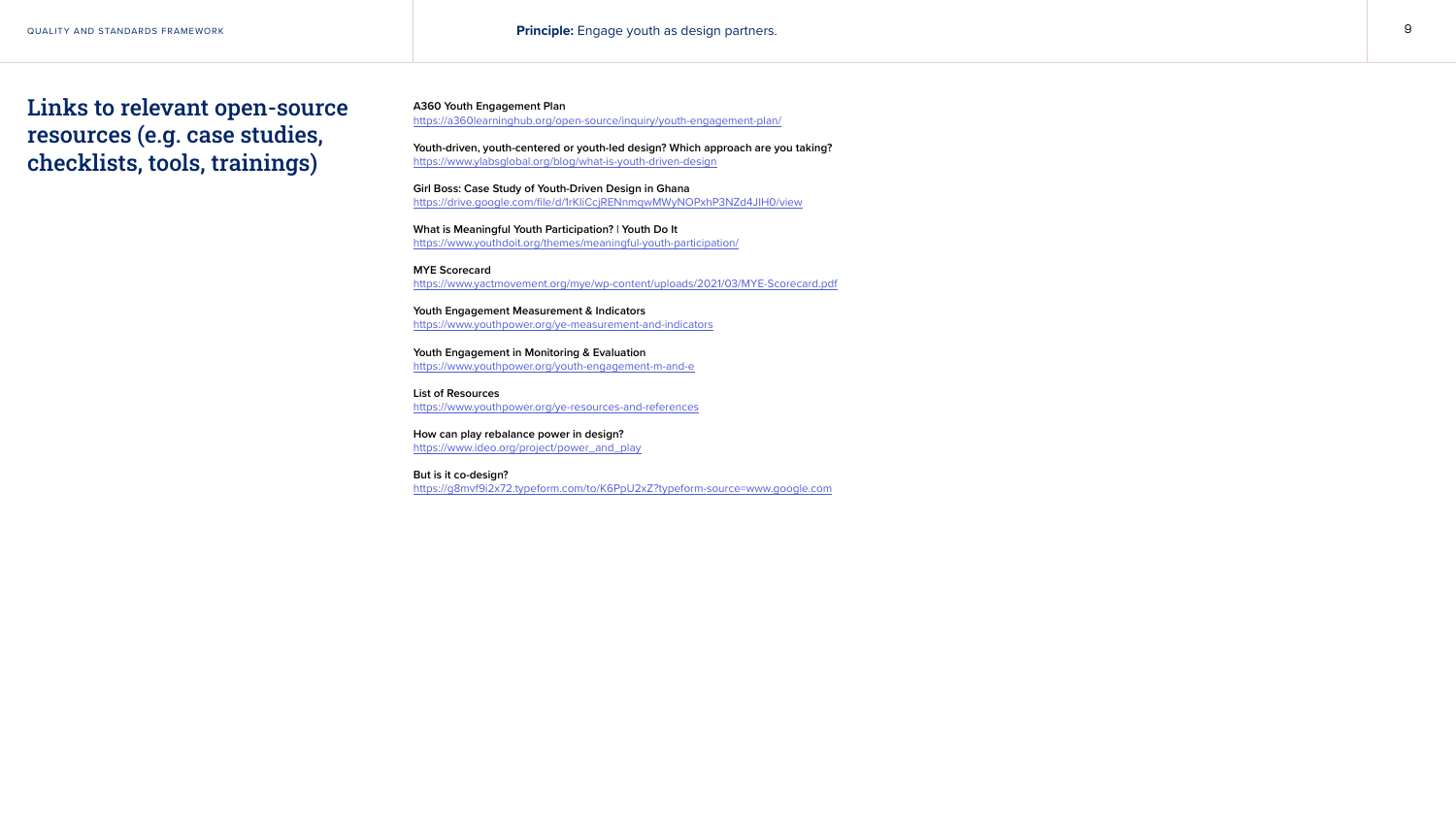

# Principle Ensure equitable inclusion of different subsets of young people.

# **Explanation**

Project teams need to be intentional about which vulnerable subsets of young people to include (e.g. those out of school, or living with disabilities) as priority to the particular challenge at hand. These subgroups need to be involved in the design of solutions as well as benefit from the resulting ASRH programming. An intentional focus on inclusivity throughout the HCD process increases accessibility to the intervention among priority subsets of young people.

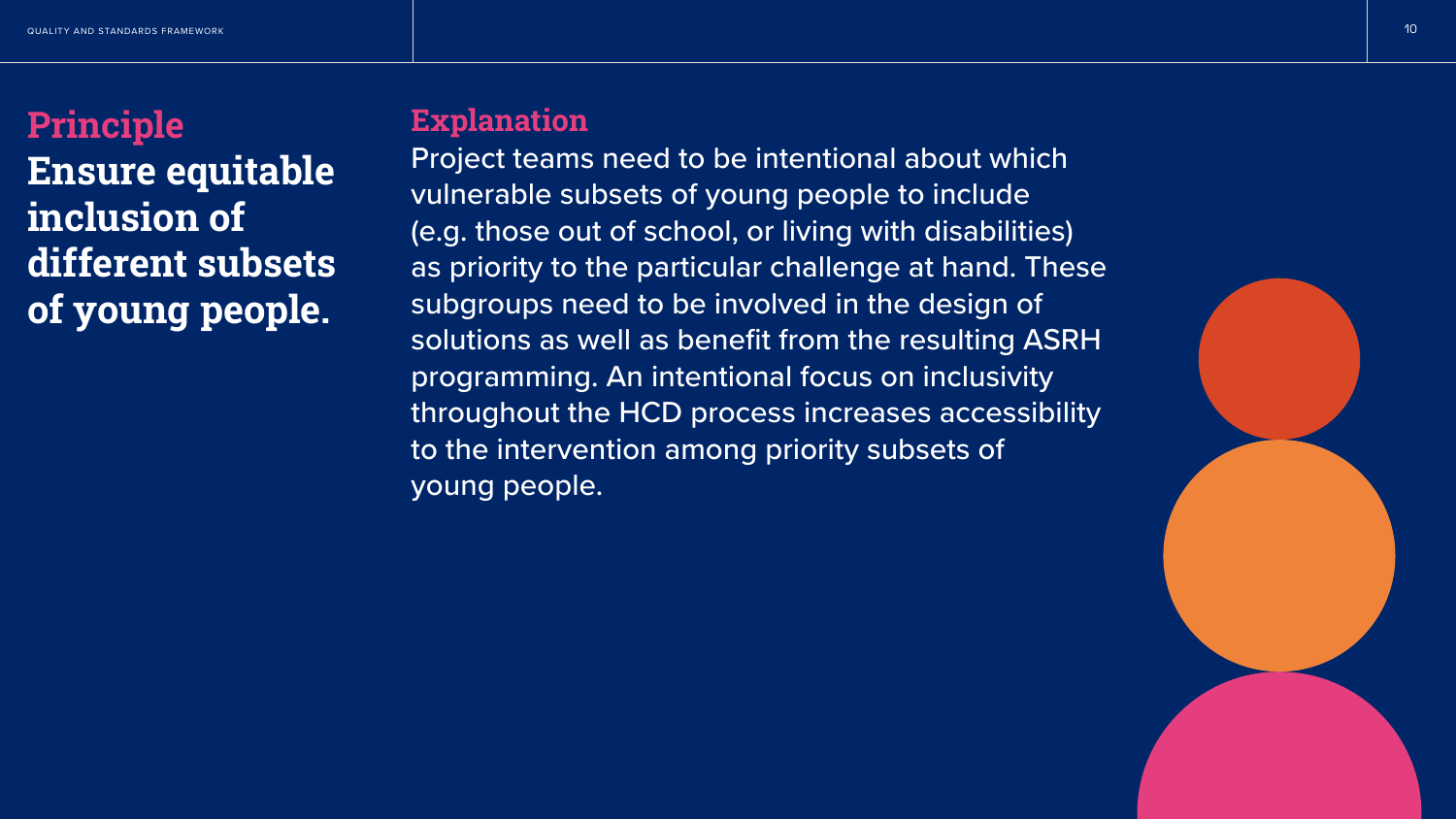# Planning

## HCD PHASES Tip #1 Tip #2 Tip #3 Tip #4 Tip #5

During the proposal development process, conduct a rapid desk review to understand which priority youth segments have been traditionally underrepresented from projects focused on similar outcomes.

Based on the findings from the desk review, work with consortium and funding partners to: select priority youth segments for inclusion, refine research questions to include the appropriate beneficiaries, and ensure alignment on the strategies and resources needed to meaningfully engage the priority youth segments throughout the HCD process.

Create an advisory board of paid representatives from the priority youth segments to provide input throughout key moments of the HCD process. This input could include setting research priorities, setting learning objectives for prototyping phase, and providing feedback on research and prototype findings.

Research Develop a sampling/participant selection criteria that ensures a true representation of all subsets of young people that are relevant to the project and challenge at hand.

Ensure there is sufficient budget and resources to support active engagement of different subsets of young people throughout the design process. This might include transportation stipends for rural or digitally-disconnected young people, translators for young people who do not speak the dominant local language, design support to create visual assets that support effective engagement of lower literacy users in co-design or prototyping sessions.

Ensure young people from priority segments are hired and trained to serve as members of the design team.

Employ a diversity of purposivedriven recruitment strategies to effectively reach priority youth segments. This may include using local affinity groups as fixers, snowball recruitment, or venue-based recruitment (i.e. youth centers, bars/clubs, relevant workplaces, etc.). Build in extra buffer in work plans for recruitment to ensure sufficient time to recruit segments who are often harder to reach.

Engage the youth advisory board and youth team members to support in developing research tools that are responsive to the lived experiences of priority segments. For example, research tools should include questions asking how the identification with a particular vulnerable group has an impact on the project outcome. Additionally, research tools could be translated to the relevant languages spoken among priority youth segments who do not speak the dominant language.

# **Prototyping** Ensure that co-design and

prototyping sessions are held in locations that optimize accessibility and comfort for different priority segments.

Ensure the youth advisory board has an opportunity to provide feedback on the prototypes to be tested with young people.

Use pause and reflect moments to ensure the evolution of prototypes are responsive to the needs of ALL priority segments.

Engage the youth advisory board (representing different subsets of young people) to identify any power differentials that may exist between groups and also have an impact on potential interventions. The youth advisory board should work with the consortium partners to devise a plan to address these power dynamics.

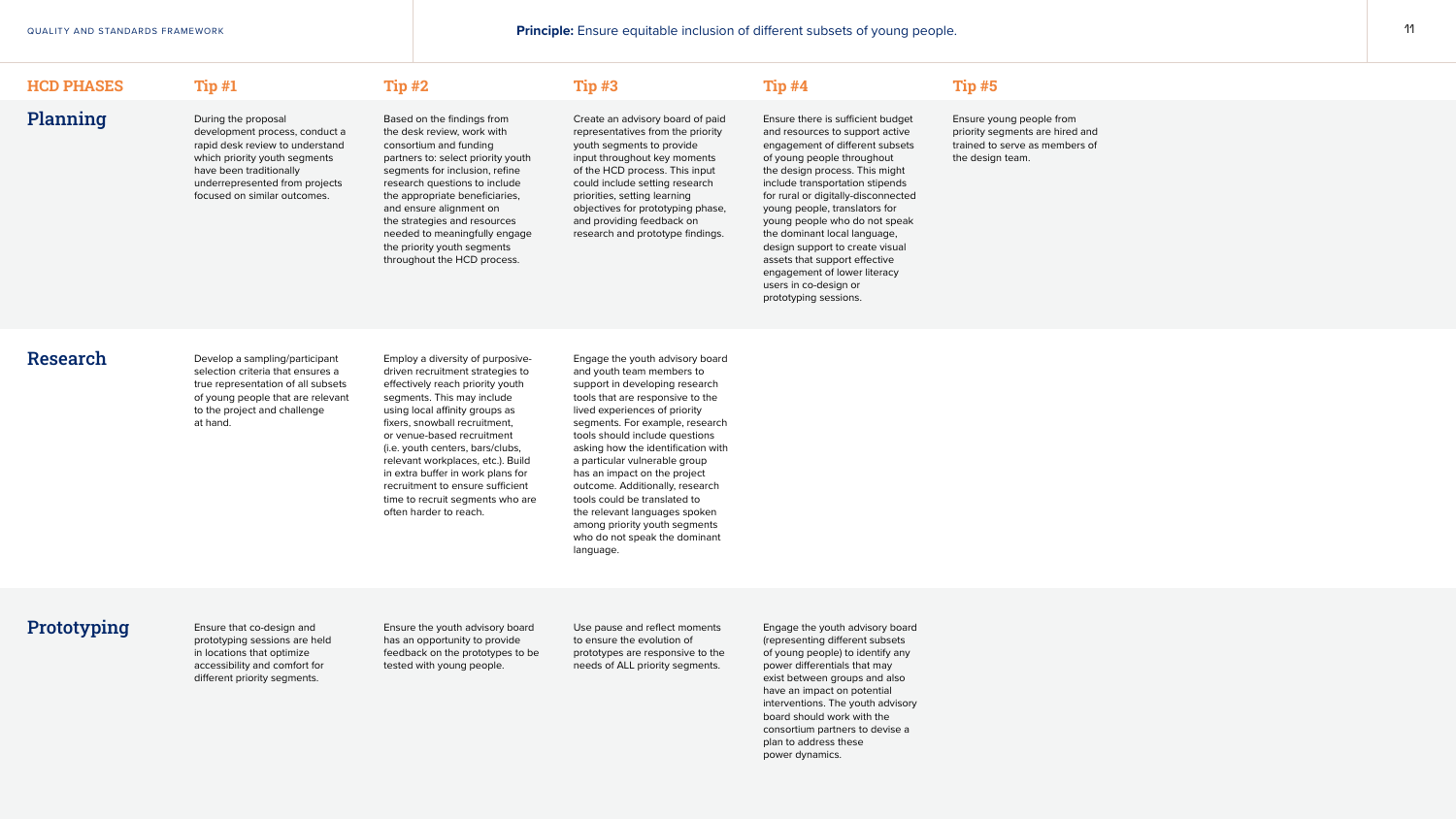## $HCD$  PHASES Tip  $#1$  Tip  $#2$

QUALITY AND STANDARDS FRAMEWORK **Principle:** Ensure equitable inclusion of different subsets of young people. 12



The youth advisory board should assign roles to different subsets of young people to support implementation and review the outputs/outcomes of the intervention.

Engage different priority subsets of young people to develop a scale-up vision of the promising intervention ideas based on their experience throughout the implementation phase.

Review mid-line evaluation data to determine whether small modifications to the intervention model can be made so that other vulnerable populations can benefit. For example, if designing a digital intervention for urban youth, consider ways in which the intervention can be tailored to reach those living in rural or peri-urban sites with access to a feature phone.

Implementation

## Evaluation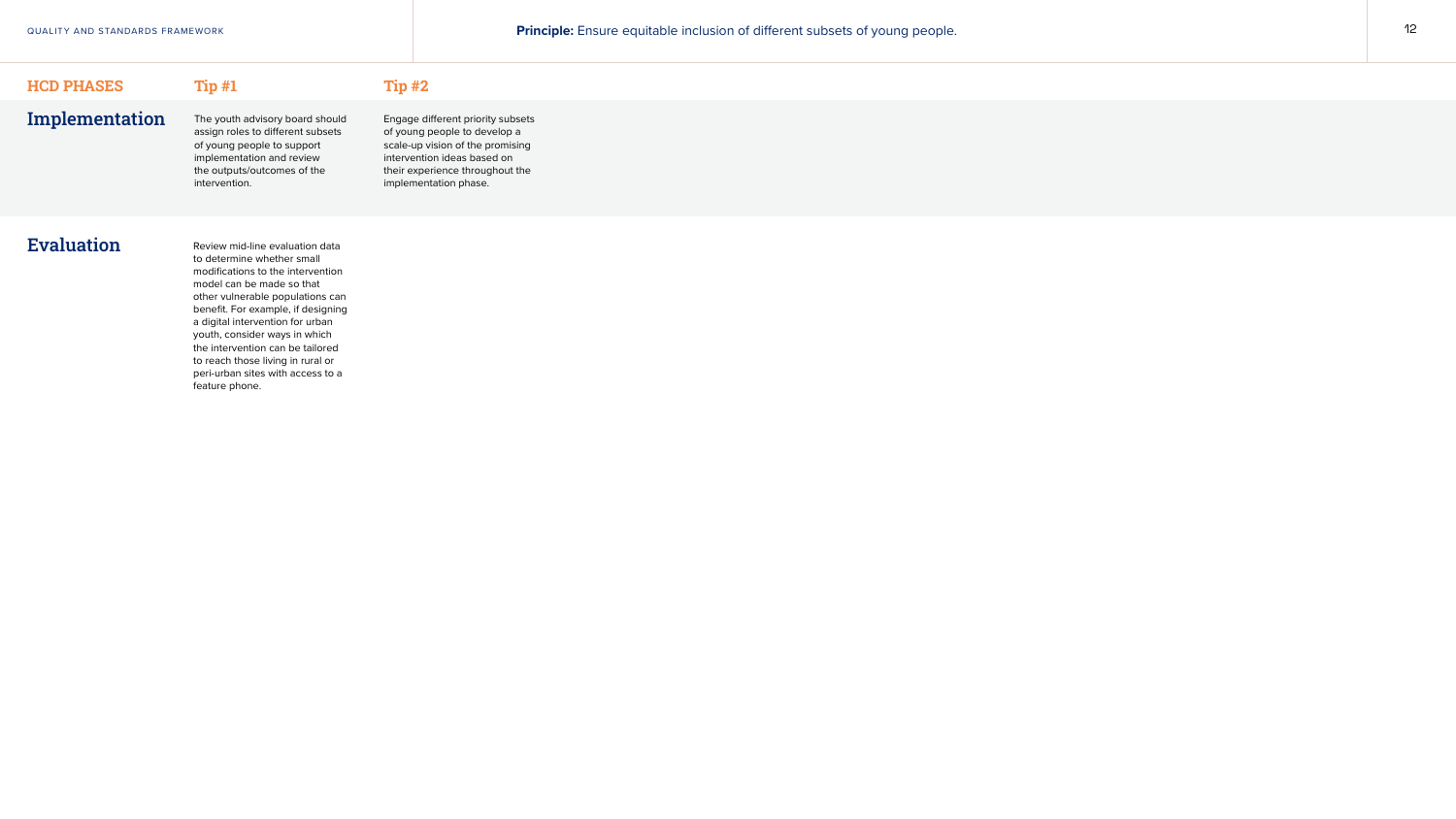**Equity-Centered Design Framework** <https://dschool.stanford.edu/resources/equity-centered-design-framework>

**Global Symbols to Aid Communication**  <https://globalsymbols.com/>

**Using Human-Centered Design to Develop, Launch, and Evaluate a National Digital Health Platform to Improve Reproductive Health for Rwandan Youth** [https://www.ghspjournal.org/content/9/Supplement\\_2/S244/tab-figures-tables](https://www.ghspjournal.org/content/9/Supplement_2/S244/tab-figures-tables)

QUALITY AND STANDARDS FRAMEWORK **Principle:** Ensure equitable inclusion of different subsets of young people. 13

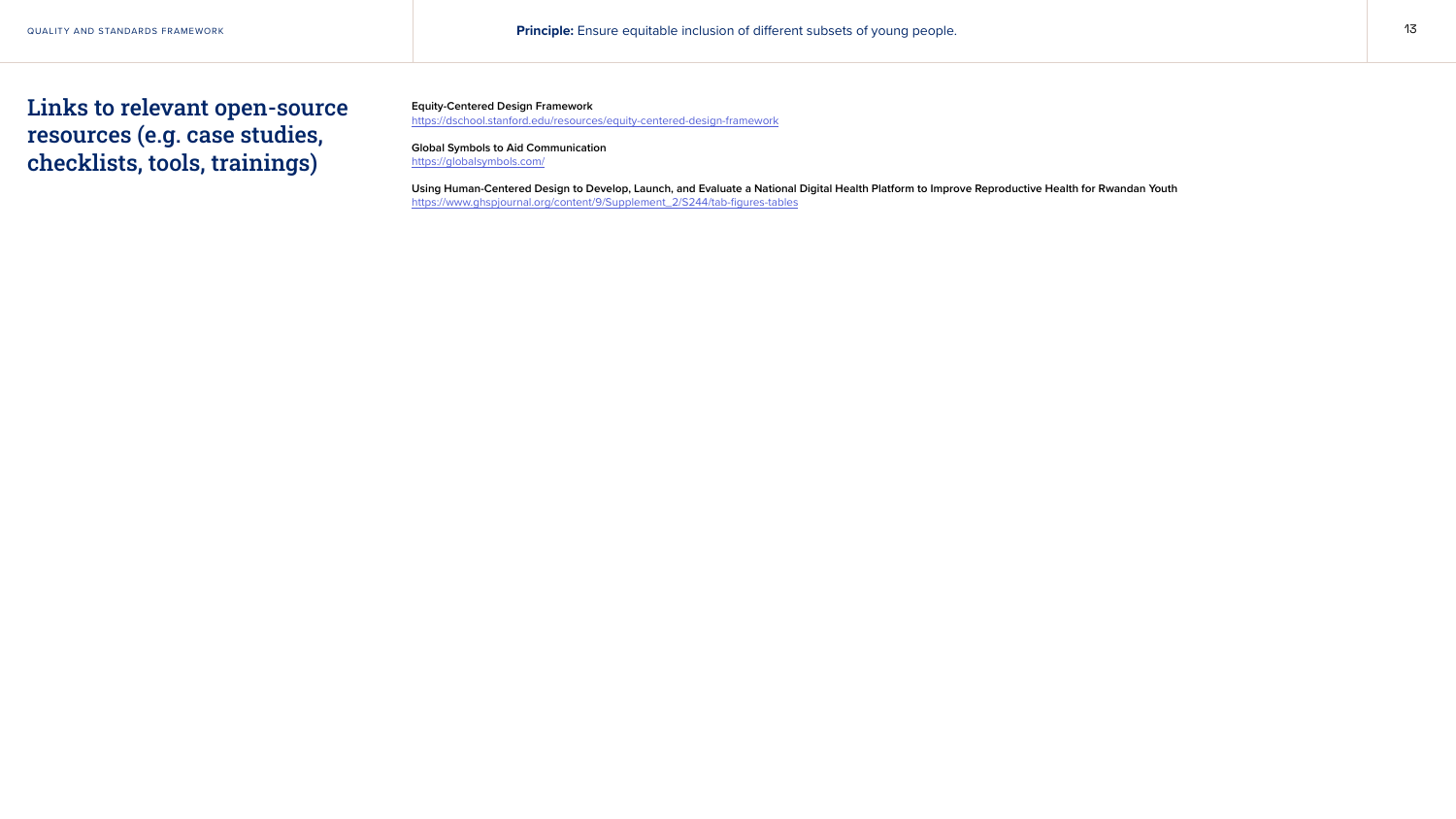

# Principle Develop and implement safeguarding plans for young people.

# **Explanation**

Project teams should engage young people in a safe and ethical manner. This includes paying particular attention to differentials in power and agency between young research participants, youth team members, and adult team members due to factors such as age, socioeconomic status, language, and education levels. Those commissioning, conducting, and funding HCD for ASRH have a shared responsibility to protect the safety, dignity, and wellbeing of young people, as research participants, as team members, and as intended users of the program being designed and/or evaluated. The focus on ethics and safeguarding requires intentional training, planning, protocol development, and preparation throughout the HCD process.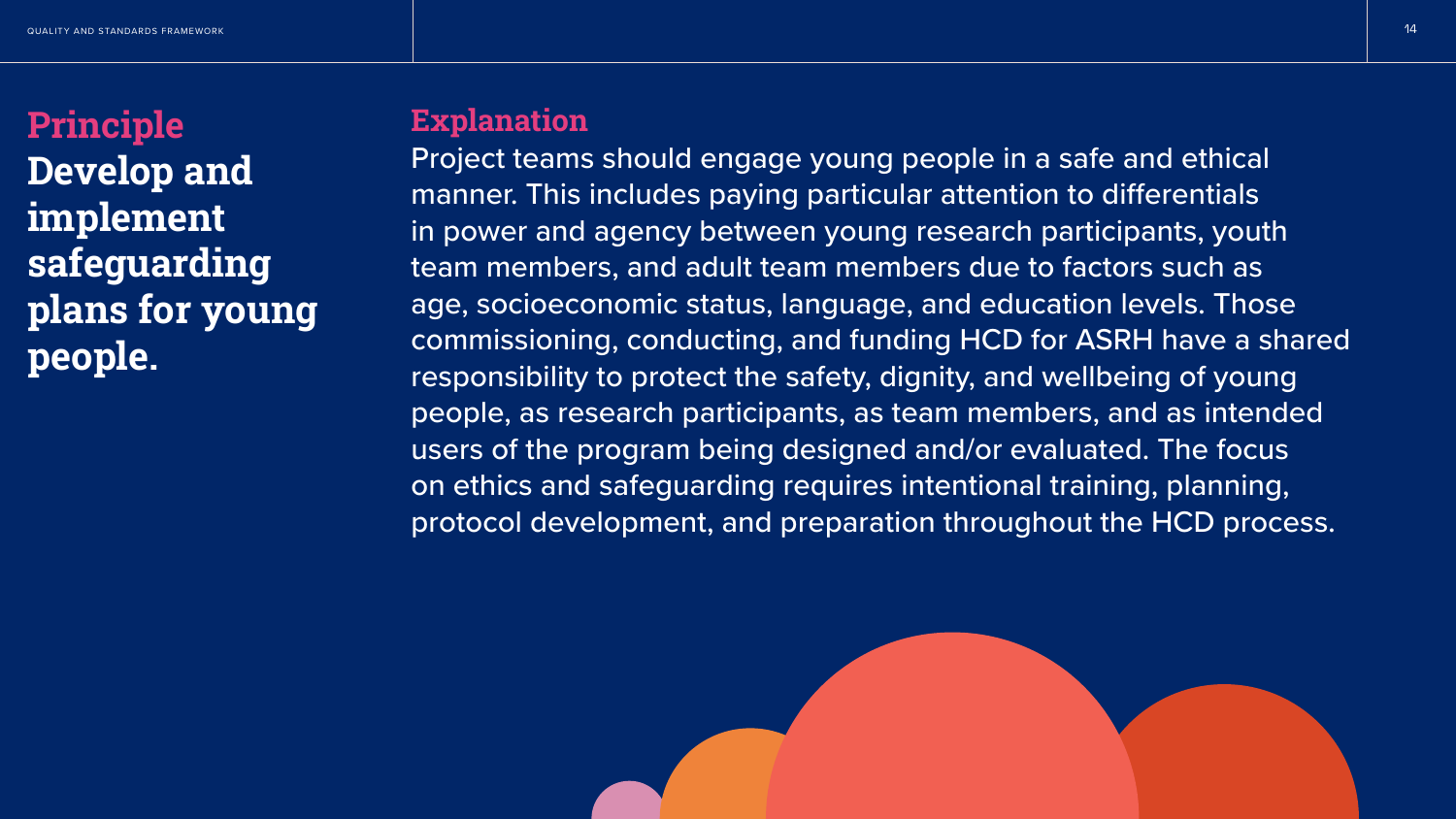# Planning

## HCD PHASES Tip #1 Tip #2 Tip #3 Tip #4 Tip #5 Tip #6 Tip #7 Tip #8

Ensure all team members are trained in human subjects research, including child and youth safeguarding measures to ensure a safe environment for children and young people.

Develop and submit a protocol for submission to an Institutional Review Board (IRB) local to the site(s) of activities. IRB review and approval is a critical step in protecting the safety of human research subjects, particularly when working with young and/or vulnerable populations. This review mechanism ensures that HCD teams are working to adhere to and promote ethical standards with respect to informed consent, voluntary participation, and safety among research participants.

Ensure there is a clear strategy to actively and continuously engage young people throughout the project lifecycle. Engagement strategy might include outlining roles/ responsibilities and opportunities for growth/ advancement, depending on the training and experience young people have been provided.

During the planning phase, project teams should map the different populations who may be engaged throughout the project, and identify any additional measures that need to be taken or training needs for the team. Examples might include additional training and accomodations in: research methods when doing HCD in a humanitarian or post-conflict context; training on child protection for young people with disabilities; and training in trauma-informed methods when working with violence survivors. Assess whether you have the expertise on your team or whether you need external advice or capacity building to ensure safeguarding and protection of all young people engaged.

Research Understand national and local policies that impact young people's access to quality and comprehensive ASRH information and services. For example, this might include understanding legal requirements around parental consent to access contraception prior to prototyping.

Conduct carefully planned, visible community sensitization to create awareness about the project and intended outcomes. Ensure that formal and informal leaders are involved in any key decision points, provide input on potential risks to participants, and have provided visible consent and support for the project. Leverage community expertise to identify unforeseen risks to young people and maximize the acceptability of the program activities to protect participant involvement from community backlash.

Understand local traditions or restrictions for reproducing personal images (photo or video) of participants and make a plan to comply with them to the best of a project's ability.

Map appropriate social/medical support services that participant interviewees can be connected to if requested (e.g., FP, GBV, mental health counseling). This is especially important if the research topic is highly sensitive and post-interview counseling support might be needed. Ensure that all team members are aware of the safeguarding protocol for the project so that they know how to refer young people appropriately.

Ensure project team understands that photos can only be taken and used with specific consent from the young participants.

With local partners, develop a detailed risk and mitigation plan for research participants, team members, and the community at large. This should include strategies to prevent the physical, sexual, or emotional abuse of young people and a clear protocol on how to respond to any disclosure of abuse or potential risk of abuse by participants. All staff should be trained on this protocol and a designated Safeguarding and Protection Lead nominated for the project. This staff member should have completed training in safeguarding and protection of young people.

Steps should be taken to ensure that the environment in which research is being conducted protects young people's privacy, confidentiality, and safety. All research staff should sign confidentiality agreements and be screened for potential biases or prejudices that might lead to stigmatization of young people. Research should be conducted in a private space, where the conversation cannot be overheard. When necessary, to protect participants safety, one to one interviews are preferable to focus group discussions where sensitive or stigmatizing topics are being discussed. Participants should be assured of confidentiality throughout the process and of their right to refuse to answer questions or terminate the interview at any time without reason.

Ensure that strong data protection measures, such as de-identified data and use of secure servers, or encrypted drives, are in place to safeguard user identity. If data which identifies participants is used, ensure the team have a strategy for the access and eventual destruction of these datasets.

Ensure that all potential participants provide freely given (written or verbal) consent prior to their enrollment in research activities. During the informed consent process, participants must be fully informed of the purposes of the research, the measures that will be taken to ensure their confidentiality, the expected duration of the research activity, a description of all foreseeable risks or discomforts to participants, and information about any compensation and benefits.

## Ensure that any

compensation or benefits are given prior to the onset of the interview, so that participants are not coerced or pressured to sit through a potentially uncomfortable interview to receive their compensation if it's being given at the end. Compensation should be carefully benchmarked to local norms, to ensure that it is not coercive but also appropriately compensates participants for their time. Consideration should be made to how the compensation is delivered to avoid risks to participants (e.g., discreet delivery of envelopes rather than openly distributing cash in public).

If the research focuses on highly sensitive topics that could be triggering or re-traumatizing (e.g., sexual abuse, unsafe abortion, mental health challenges), make sure the research team conducting interviews is trained on appropriate techniques in traumainformed interviewing and de-escalation. Links to locally appropriate resources should be provided verbally and in written format to participants. Participants should be provided with a contact person where they can ask follow-up questions about the project and seek advice as needed.

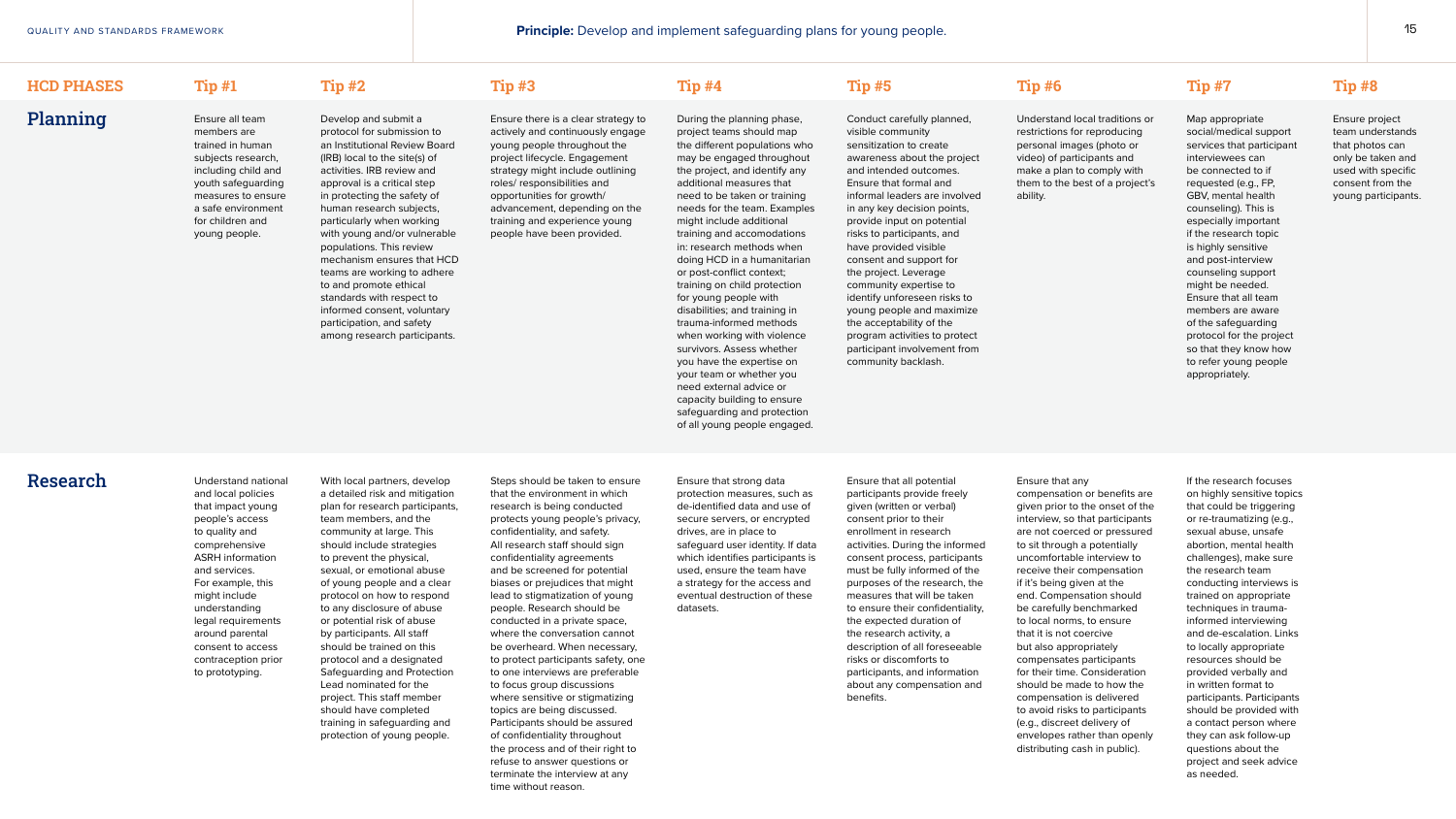# Prototyping

## HCD PHASES

## Implementation

protection measures, such as deidentified data and use of secure servers, or encrypted drives, are in place to safeguard user identity. If data which identifies participants is used, ensure the team have a strategy for the access and eventual destruction of these datasets.

Impact evaluation of interventions should include ongoing inquiry to identify and address any unintended harms or risks of the program to users. Process evaluation might also include monitoring of how safeguarding and protection measures have been implemented throughout the design and implementation phase.

## Tip #1 Tip #2 Tip #3 Tip #4 Tip #5 Tip #6

For each prototype, determine and document the relative risk for participants (especially young people). Ensure that the prototype features and process of testing mitigates these risks. Ensure that individuals have access to supportive services and resources that they may need either during or at the conclusion of the prototyping time period. Develop a plan for how the project team will monitor and report risk throughout prototyping.

Implementing partners must conduct a risk assessment to determine the potential safeguarding and protection risks that may emerge during the pilot and implementation period. Part of implementation planning should include an escalation plan for when safeguarding or protection concerns or disclosures arise. Escalation plans should revisit the mapping of supportive services previously carried out in the planning phase and identify referral agents that are verified, accredited, and can be easily leveraged. Populations who are especially at risk should be mapped with distinct safeguards identified to support their safety.

Ensure that prototype content is evidence-based and factually accurate in order to prevent the spread of misinformation.

Ensure that all implementation staff that may come into contact with young people in their role during implementation have been trained on child protection and safeguarding. Plan for annual refreshers if the implementation period exceeds one year.

Ensure that rough prototyping is done with participants in closed and private sessions, and that participants have given full consent and are aware that this product or service is not final or live.

Ensure implementation staff who support direct service delivery to young people have access to specialist advice, support and regular opportunities to update their skills and knowledge.

# Evaluation Ensure that strong data

Ensure implementation partners also have robust safeguarding policies and practices in place. They should also maintain a risk register that can be used to identify and mitigate risks as they arise.



## Do not test rough prototypes in 'live' settings (e.g. with real clients in a health facility) so as not to give the impression that prototypes are final or "implementation-ready."

If the prototypes contain sensitive content, take steps to prevent leakage of materials outside of your prototyping session.

Ensure that no pictures of youth can be interpreted as sexualized, degrading or shaming in any way. Do not use photographs of young people in prototype materials without explicit written consent for use of their image for that purpose, even if those materials are intended to be discarded.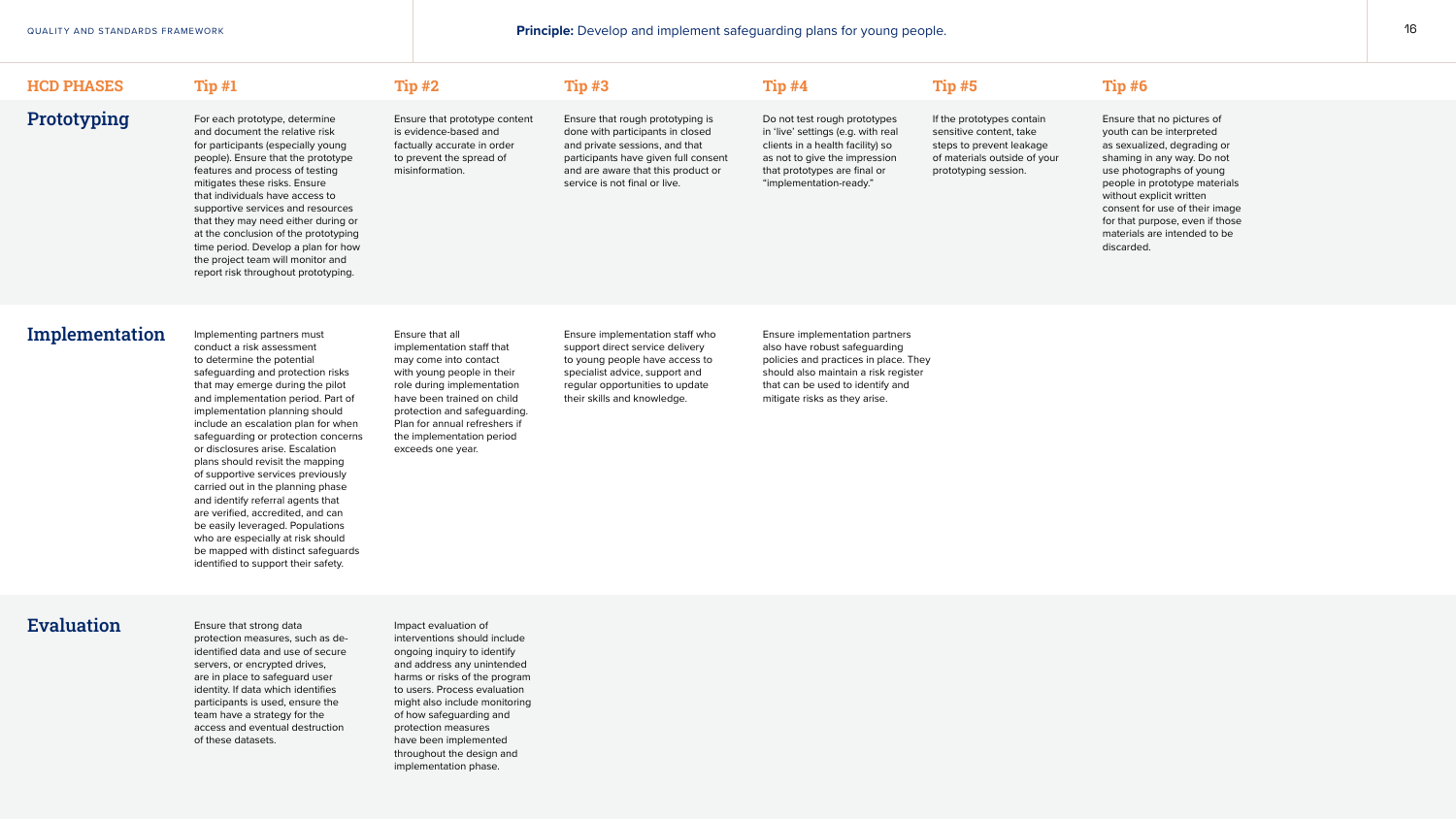## Child Protection and Safeguarding

**Free Course (Harvard) Child Protection: Children's Rights in Theory and Practice** [https://www.edx.org/course/child-protection-childrens-rights-in-theory-and-pr](https://www.edx.org/course/child-protection-childrens-rights-in-theory-and-pr )

## **Protecting Children in Humanitarian Settings**

[https://www.edx.org/course/protecting-children-in-humanitarian-settings?index=product&queryID=baff](https://www.edx.org/course/protecting-children-in-humanitarian-settings?index=product&queryID=baff87c200e43960e2d2a9ff71a053e4&position=2) [87c200e43960e2d2a9ff71a053e4&position=2](https://www.edx.org/course/protecting-children-in-humanitarian-settings?index=product&queryID=baff87c200e43960e2d2a9ff71a053e4&position=2)

**Link To Unicef's Agora Platform With Free Safeguarding Training** [https://agora.unicef.org/local/catalogue/index.php?query=child%20protection](https://agora.unicef.org/local/catalogue/index.php?query=child%20protection )

**Free Course: International Women's Health and Human Rights** [https://www.coursera.org/learn/womens-health-human-rights?ranMID=40328&ranEAID=D8u](https://www.coursera.org/learn/womens-health-human-rights?ranMID=40328&ranEAID=D8u8CTDRU0o&ranSiteID=D8u8CTDRU0o-XhwLwkPQ6IbyuC3xe7N_jw&siteID=D8u8CTDRU0o-XhwLwkPQ6IbyuC3xe7N_jw&utm_content=10&utm_medium=partners&utm_source=linkshare&utm_campaign=D8u8CTDR) [8CTDRU0o&ranSiteID=D8u8CTDRU0o-XhwLwkPQ6IbyuC3xe7N\\_jw&siteID=D8u8CTDRU0o-](https://www.coursera.org/learn/womens-health-human-rights?ranMID=40328&ranEAID=D8u8CTDRU0o&ranSiteID=D8u8CTDRU0o-XhwLwkPQ6IbyuC3xe7N_jw&siteID=D8u8CTDRU0o-XhwLwkPQ6IbyuC3xe7N_jw&utm_content=10&utm_medium=partners&utm_source=linkshare&utm_campaign=D8u8CTDR)[XhwLwkPQ6IbyuC3xe7N\\_jw&utm\\_content=10&utm\\_medium=partners&utm\\_source=linkshare&utm\\_](https://www.coursera.org/learn/womens-health-human-rights?ranMID=40328&ranEAID=D8u8CTDRU0o&ranSiteID=D8u8CTDRU0o-XhwLwkPQ6IbyuC3xe7N_jw&siteID=D8u8CTDRU0o-XhwLwkPQ6IbyuC3xe7N_jw&utm_content=10&utm_medium=partners&utm_source=linkshare&utm_campaign=D8u8CTDR) [campaign=D8u8CTDRU0o](https://www.coursera.org/learn/womens-health-human-rights?ranMID=40328&ranEAID=D8u8CTDRU0o&ranSiteID=D8u8CTDRU0o-XhwLwkPQ6IbyuC3xe7N_jw&siteID=D8u8CTDRU0o-XhwLwkPQ6IbyuC3xe7N_jw&utm_content=10&utm_medium=partners&utm_source=linkshare&utm_campaign=D8u8CTDR)

**The Alliance for Child Protection in Humanitarian Action** [https://alliancecpha.org/en/online-learning-materials/online-short-course-researching-gender-based](https://alliancecpha.org/en/online-learning-materials/online-short-course-researching-gender-based-violence-methods-and-meaning )[violence-methods-and-meaning](https://alliancecpha.org/en/online-learning-materials/online-short-course-researching-gender-based-violence-methods-and-meaning )

**Researching Gender-Based Violence: Methods and Meaning** [https://alliancecpha.org/en/online-learning-materials/online-short-course-researching-gender-based](https://alliancecpha.org/en/online-learning-materials/online-short-course-researching-gender-based-violence-methods-and-meaning)[violence-methods-and-meaning](https://alliancecpha.org/en/online-learning-materials/online-short-course-researching-gender-based-violence-methods-and-meaning)

**How To Explore Taboo Topics With Young People During Design Research** [https://www.ylabsglobal.org/blog/how-to-explore-taboo-topics-with-young-people-during-design](https://www.ylabsglobal.org/blog/how-to-explore-taboo-topics-with-young-people-during-design-research)[research](https://www.ylabsglobal.org/blog/how-to-explore-taboo-topics-with-young-people-during-design-research)

## Trauma-Informed Design

**Trauma-Informed Youth-Centered Health Design** <https://yth.org/projects/tiychd/>

**Navigating The Ethical Maze: Storytelling For Organizations Working With Vulnerable Populations** [https://www.forensichealth.com/2018/04/05/navigating-the-ethical-maze-storytelling-for-organizations](https://www.forensichealth.com/2018/04/05/navigating-the-ethical-maze-storytelling-for-organizations-working-with-vulnerable-populations/)[working-with-vulnerable-populations/](https://www.forensichealth.com/2018/04/05/navigating-the-ethical-maze-storytelling-for-organizations-working-with-vulnerable-populations/)

**Training: Trauma-Informed Design Research** [https://socialdesignsydney.com/training-trauma-informed-design-research-practice-process-methods/](https://socialdesignsydney.com/training-trauma-informed-design-research-practice-process-methods/ )

**Trauma-Informed Design: Understanding Trauma And Healing** [https://uxmag.com/articles/trauma-informed-design-understanding-trauma-and-healing](https://uxmag.com/articles/trauma-informed-design-understanding-trauma-and-healing )

**Trauma-Informed Design Research, Jax Wechsler** [https://uxdesign.cc/trauma-informed-design-research-69b9ba5f8b08](https://uxdesign.cc/trauma-informed-design-research-69b9ba5f8b08 )

## Ethics

**The Commitment To Ethics in Youth-Powered Design** [https://www.psi.org/news/the-commitment-to-ethics-in-youth-powered-design/](https://www.psi.org/news/the-commitment-to-ethics-in-youth-powered-design/ )

**The Design Ethics of Youth Engagement** [https://www.psi.org/2018/08/hcd-ethics-youth/](https://www.psi.org/2018/08/hcd-ethics-youth/ )

**Ethical Research Involving Children** [https://www.unicef-irc.org/publications/pdf/eric-compendium-approved-digital-web.pdf](https://www.unicef-irc.org/publications/pdf/eric-compendium-approved-digital-web.pdf )

**"Guidance On Ethical Considerations In Planning And Reviewing Research Studies On Sexual And Reproductive Health In Adolescents"**

[https://www.who.int/publications/i/item/guidance-on-ethical-considerations-in-planning-and](https://www.who.int/publications/i/item/guidance-on-ethical-considerations-in-planning-and-reviewing-research-studies-on-sexual-and-reproductive-health-in-adolescents)[reviewing-research-studies-on-sexual-and-reproductive-health-in-adolescents](https://www.who.int/publications/i/item/guidance-on-ethical-considerations-in-planning-and-reviewing-research-studies-on-sexual-and-reproductive-health-in-adolescents)

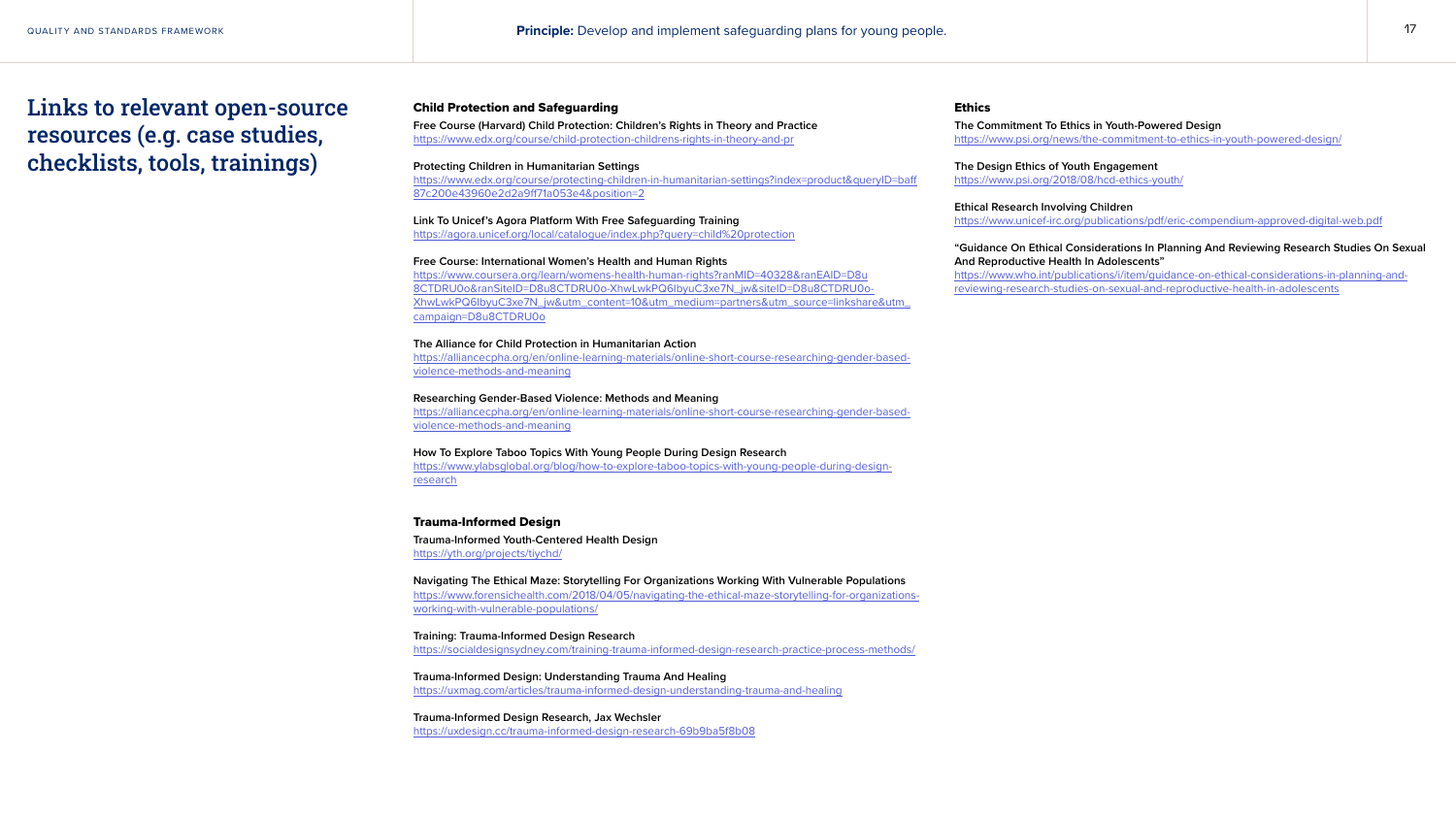

# Principle Embrace an iterative approach to program design and implementation.

# **Explanation**

Project teams, particularly implementing partners, must adopt a design mindset that leads with curiosity, questions assumptions, defers judgment, and is rooted in co-creation. Throughout all phases of the HCD process, it is essential to uphold an iterative mindset that allows for continual learning and refinement. Specifically, project teams need to use flexible and evolving approaches in order to respond to the HCD findings as they emerge.

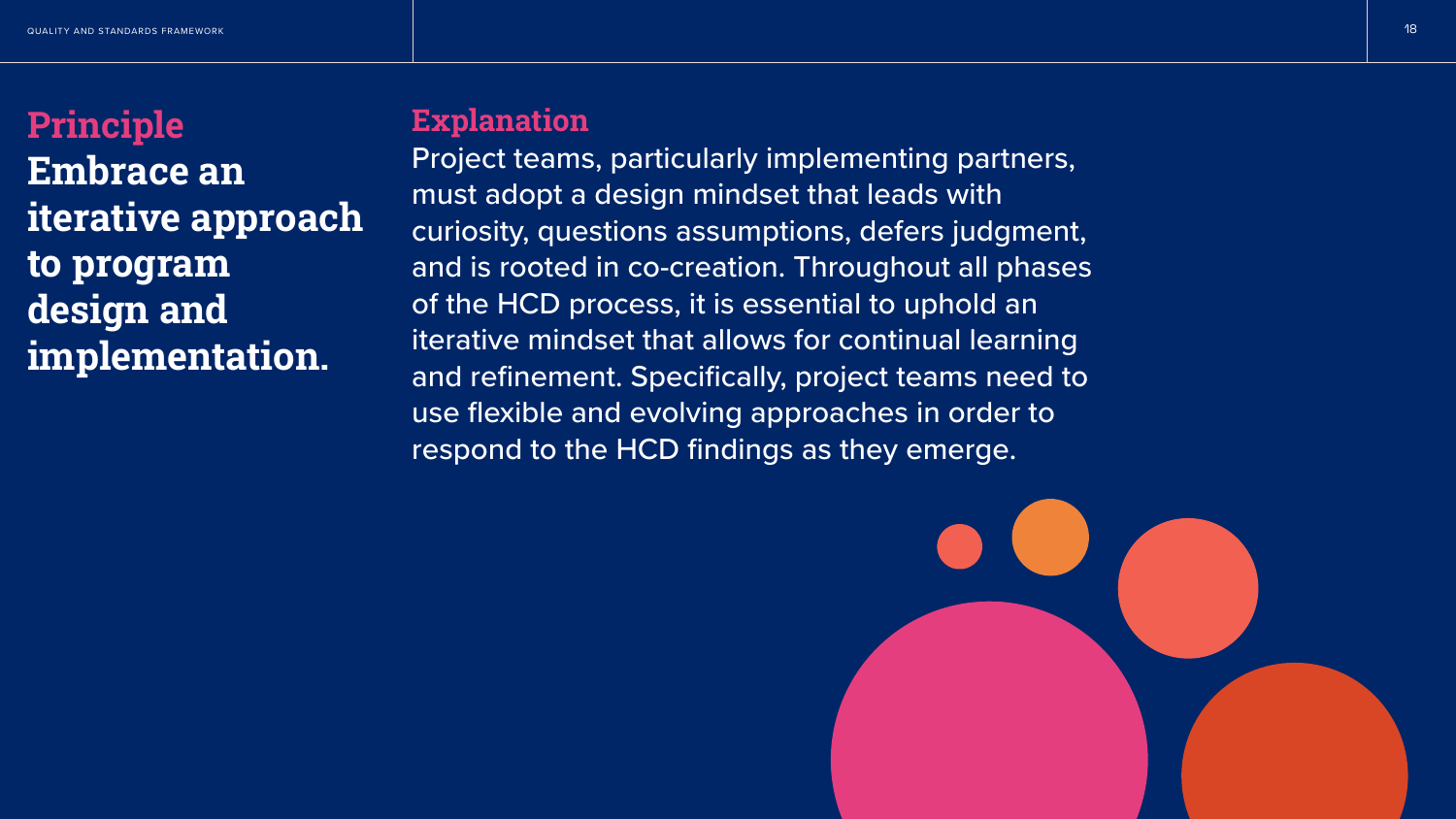# Planning

## HCD PHASES Tip #1 Tip #2 Tip #3 Tip #4 Tip #5

Structure budgets and work plans to accommodate pause and reflect moments, particularly during periods of divergence in the design process. During reflection moments, partners should align on a clear definition of the challenge to be addressed, from a young person's point of view, and determine where there is room for modification/ flexibility within the project structure.

Establish a MOU that articulates the consortium's commitment to their shared values and culture, which should focus on being userdriven, open-minded, patient, and flexible.

Set targets related to the outcomes of interest with the intention of revisiting them once the problem has been clearly defined and a theory of change articulated.

Research Create a variety of research tools for different levels of engagement (ones that are more participatory versus ones that are more individual reflections). A diversity of research tools allow project teams to select the most appropriate tool based on the sensitivity of the topic as well as the young person's age.

# Prototyping Project teams should select

Align with all partners and stakeholders on what the highest priority impacts of the intervention should be. Partners and key stakeholders should develop a theory of change to outline how they would like to see young people's lives improved after the intervention has been implemented. There should be an understanding that the theory of change will evolve as it is informed by young people's perspectives on the challenge at hand.

prototypes for testing that align with the learning objectives of the prototyping phase. Teams should not exclude or prioritize specific prototypes simply based on the form or function of that prototype, as those aspects may evolve organically through user feedback.

Create a theory of change ("program impact pathway") that describes the way the intervention is hypothesized to achieve the desired changes. Based on this theory of change, project teams can identify which program elements could be modified to better fit the needs of the population.

Measure all parts of the user experience to understand where there are opportunities for improvement within the intervention or in best meeting the needs of the population.

QUALITY AND STANDARDS FRAMEWORK **Principle:** Embrace an iterative approach to program design and implementation. 19

Make the appropriate changes to the prototypes based on feedback received through prototype testing with the young people and key stakeholders.

Review and revise short- and medium-term outcomes at the end of the prototyping phase to align with any changes in the intervention design before going into implementation.

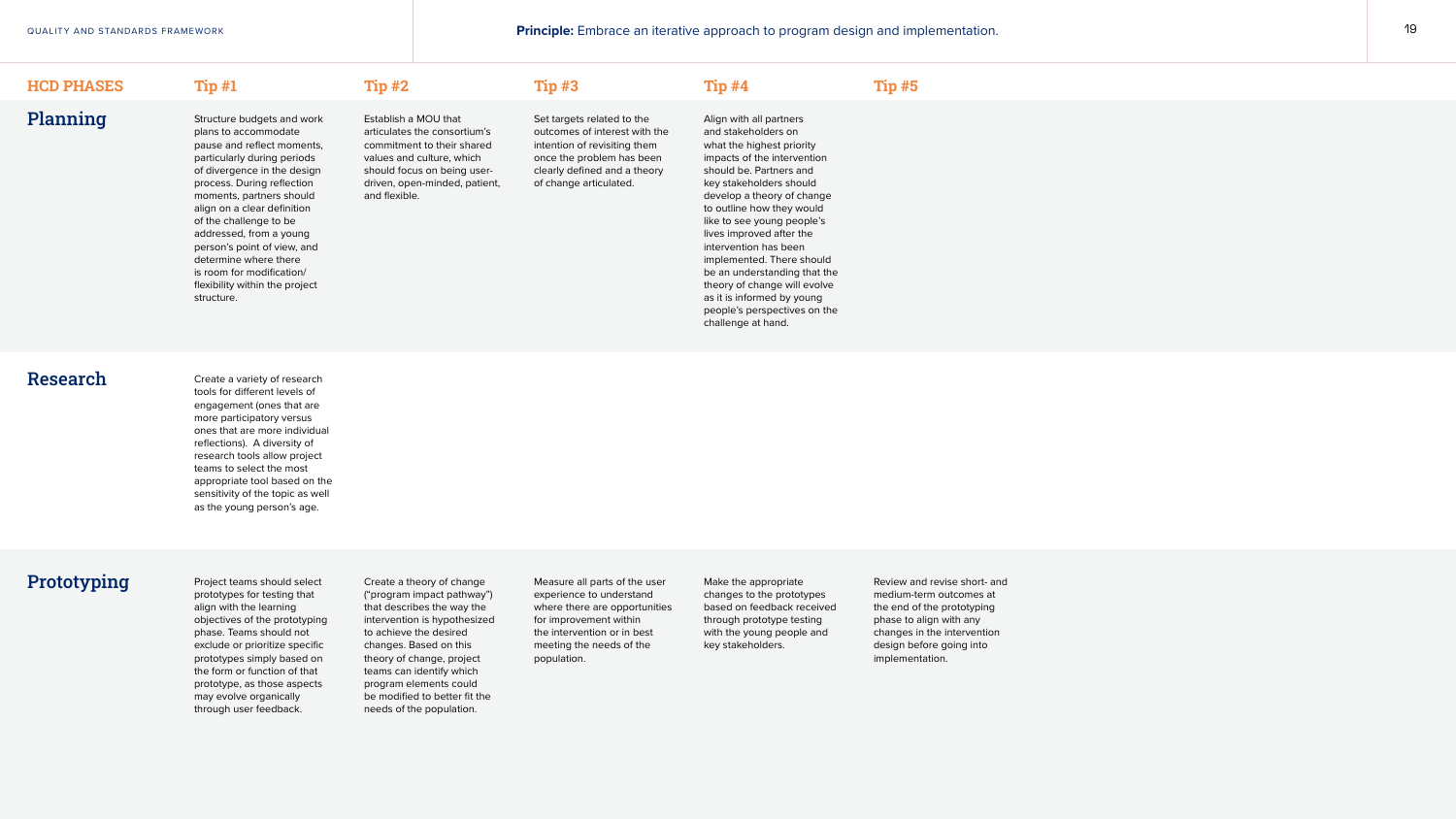## Implementation

## HCD PHASES

qualitative component to the program evaluation in order for beneficiaries and stakeholders to provide ongoing and more detailed insight into why the intervention is or is not working as intended.

When designing the data collection system, look for opportunities for real-time or near real-time data collection. This will enable the program team to review and adjust intervention rollout in a more adaptive and flexible manner.

Be open to short- and medium-term outcomes adapting based on what project teams learn about the intervention and how it works in the real world.

Periodically revisit process indicators and targets to adapt to evolutions in the implementation model.

Use a flexible MEL plan that is accessible to the whole project team to keep everyone informed on project assumptions, learnings, and potential next steps.



Have at least 1-2 key members of the design team engaged as part of the adaptive implementation team in order to ensure continuity between the design/research phase and the implementation phase.

The needs of adolescents and young people change rapidly, especially if a program has a multi-year implementation timeline. Build in quarterly or semiannual reflection points with the design, implementation, and MEL team to reflect on whether the project team is: a) still delivering a solution that meets young people's needs; and b) measuring the most appropriate indicators.

## Tip #1 Tip #2 Tip #3 Tip #3 Tip #4 Tip #5

Continue to take regular feedback from adolescents and course-correct to ensure their needs are met.

## Evaluation Budget and plan for a

Adapt training, pilot, and implementation strategies to fit operating context such as security constraints, access restrictions, or health policies (e.g., the COVID pandemic & lockdown).

Thoroughly examine the local context to assess if any changes need to be made to the program design before or during implementation (e.g. changes in digital access among youth, changes in national SRH policies for adolescents).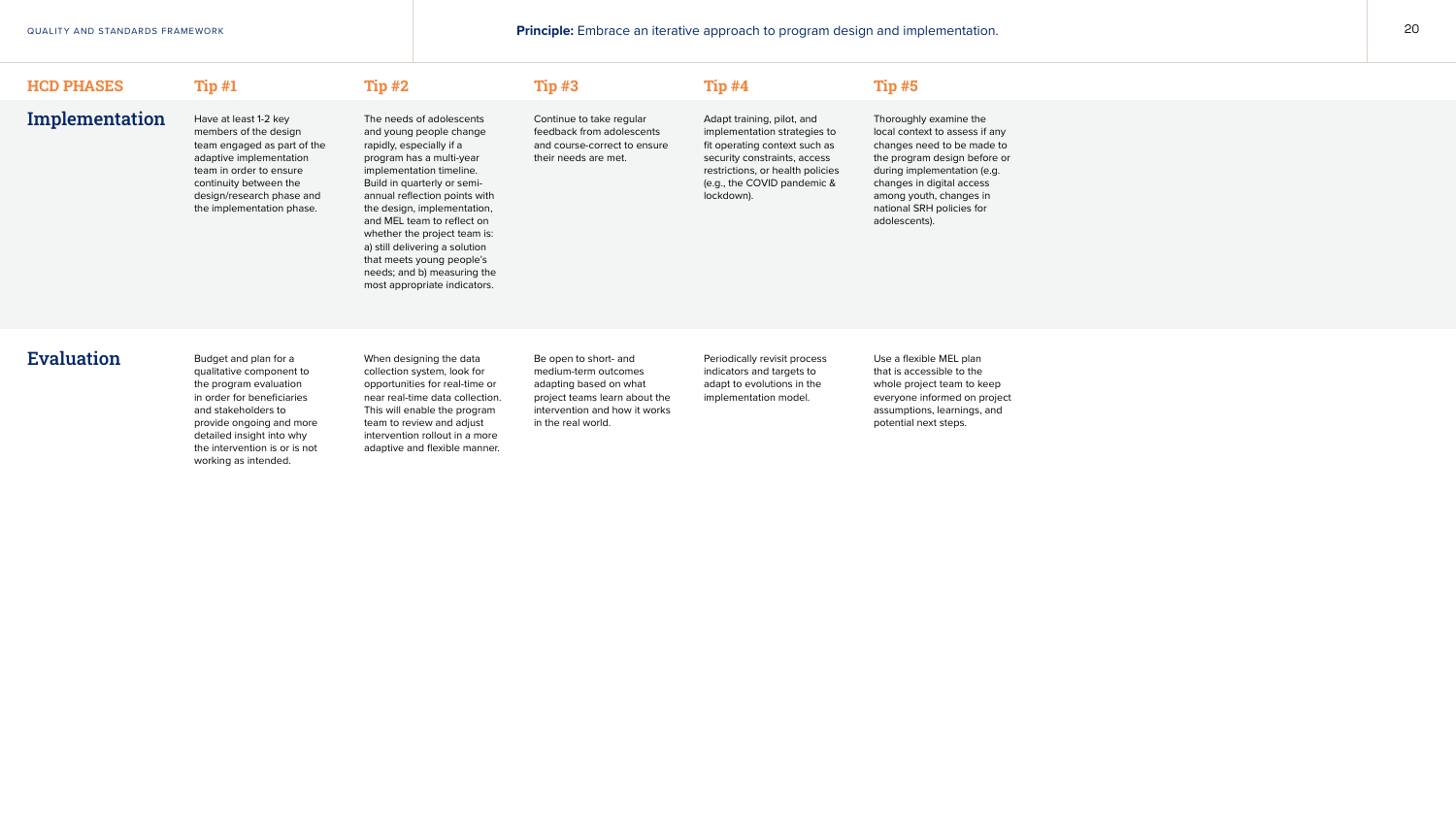**Adaptive MEL at the Heart of Implementation**  https://www.inasp.info/sites/default/files/2018-10/Adaptive%20MEL%20paper%202\_0.pdf

**How to Set Up and Manage an Adaptive Programme** https://www.opml.co.uk/files/Publications/8617-action-on-climate-today-act/act-adaptive-programme-management.pdf?noredirect=1

**Design Kit | Mindsets**  https://www.designkit.org/mindsets

**Design Kit | Methods** https://www.designkit.org/methods

QUALITY AND STANDARDS FRAMEWORK 21 **Principle:** Embrace an iterative approach to program design and implementation.



**Design Thinking: Select the Right Team Members and Start Facilitating** https://www.interaction-design.org/literature/article/design-thinking-select-the-right-team-members-and-start-facilitating?gclid=Cj0KCQiAoNWOBhCwARIs AAiHnEhEVFWbbKD-b16OWMnYBIJjVvsqwSKSgGYI71t4twRGHHq6QOoUGS8aArXrEALw\_wcB

**A360 Learning Hub | Adaptive Implementation** https://a360learninghub.org/open-source/adaptive-implementation/

**Using Human-Centered Design to Develop, Launch, and Evaluate a National Digital Health Platform to Improve Reproductive Health for Rwandan Youth** https://www.ghspjournal.org/content/9/Supplement\_2/S244/tab-figures-tables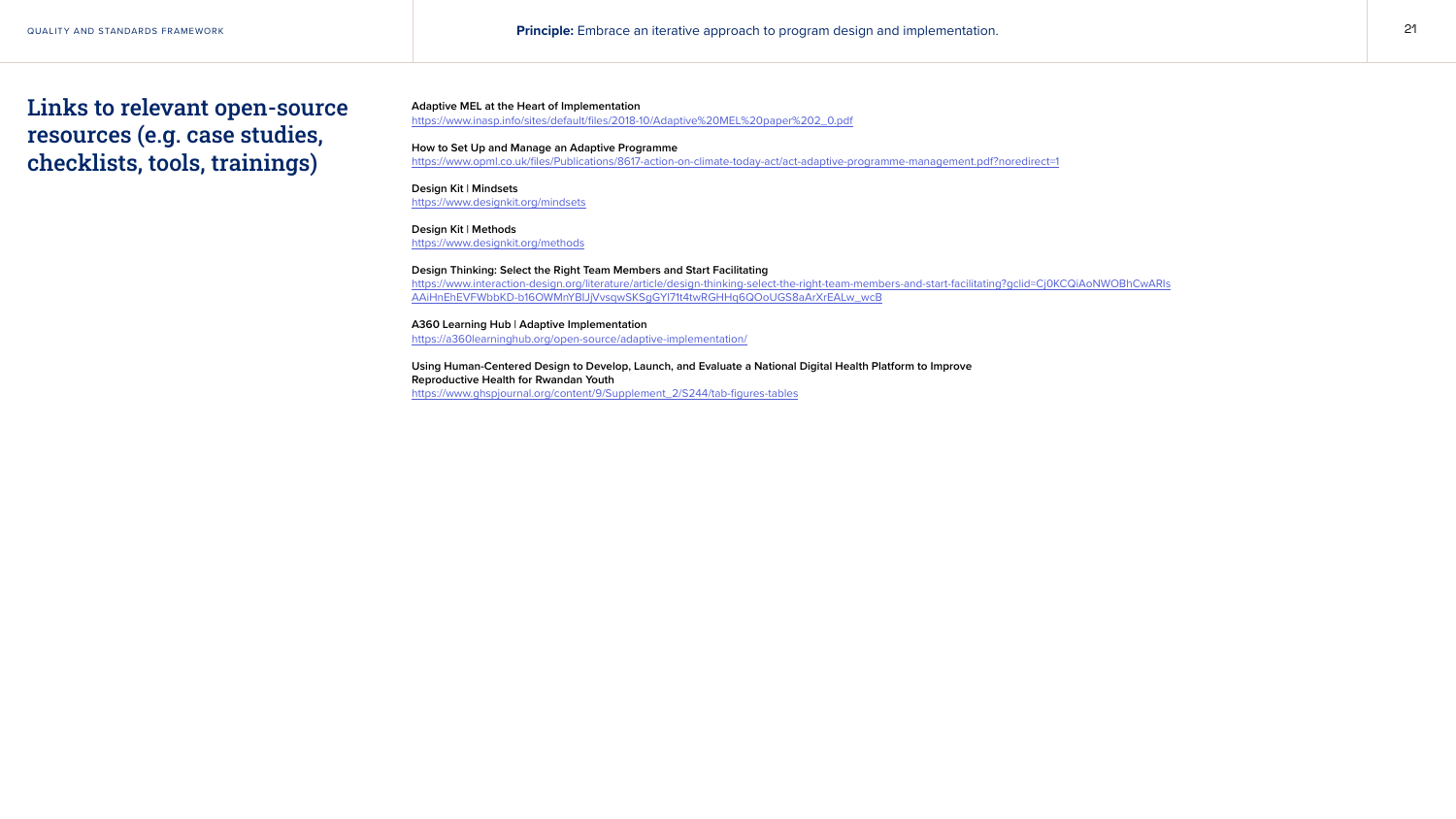

# Principle Integrate primary and secondary learnings and evidence.

# **Explanation**

Project teams should use secondary evidence and consult with technical experts throughout the project life cycle in order to advance the sector's understanding of an existing challenge. Use of evidence helps enhance design efficacy and ensures that the lessons learned from the field of public health are acknowledged.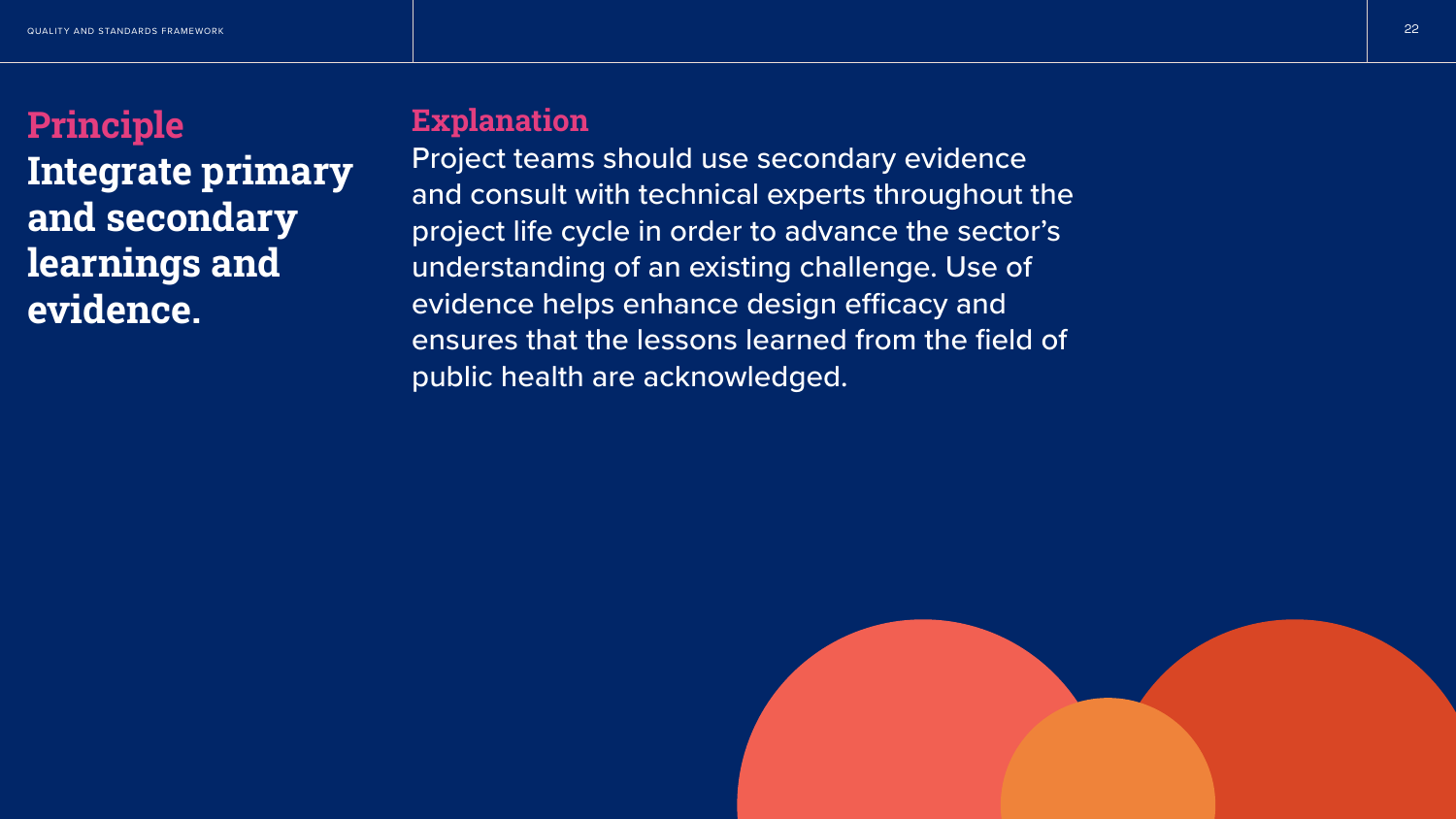QUALITY AND STANDARDS FRAMEWORK **Principle:** Integrate primary and secondary learnings and evidence. 23



| <b>HCD PHASES</b> | Tip#1                        | <b>Tip #2</b>                   | Tip#3          |
|-------------------|------------------------------|---------------------------------|----------------|
| Planning          | Conduct a literature review, | Identify technical advisors who | Determine whic |

inclusive of expert interviews, to understand the ASRH needs and challenges experienced by the population of interest.

ch evaluation model will be best suited for continuous learning and adaptation throughout the program cycle and, if relevant, is also in line with budget and resource constraints.

would be responsible for reviewing findings and guiding evolving design directions of the intervention. If possible, budget honoraria for their time and expertise.

> Identify areas where the leading prototype could be enhanced with evidence-based techniques from behavioral science.

# Research

# Prototyping

## Implementation

Use secondary evidence as a benchmark to help determine what information is new and insightful versus what is already known in the field.

Review the literature to compare and build upon selected prototypes based on what interventions have and have not worked with the population of interest.

Use frequent feedback loops and low-lift but rapid data gathering to inform adaptations to the implementation model. The rapid data gathering can come from in-depth interviews or, if a digital solution, user-engagement metrics collected through digital platforms (e.g., Google Analytics).

During ideation and the selection of prototypes, generate ideas/ interventions beyond what has already been tried by examining secondary evidence and consulting with technical experts.

Consult with technical experts to help assess which prototypes are most feasible and scalable for the population of interest.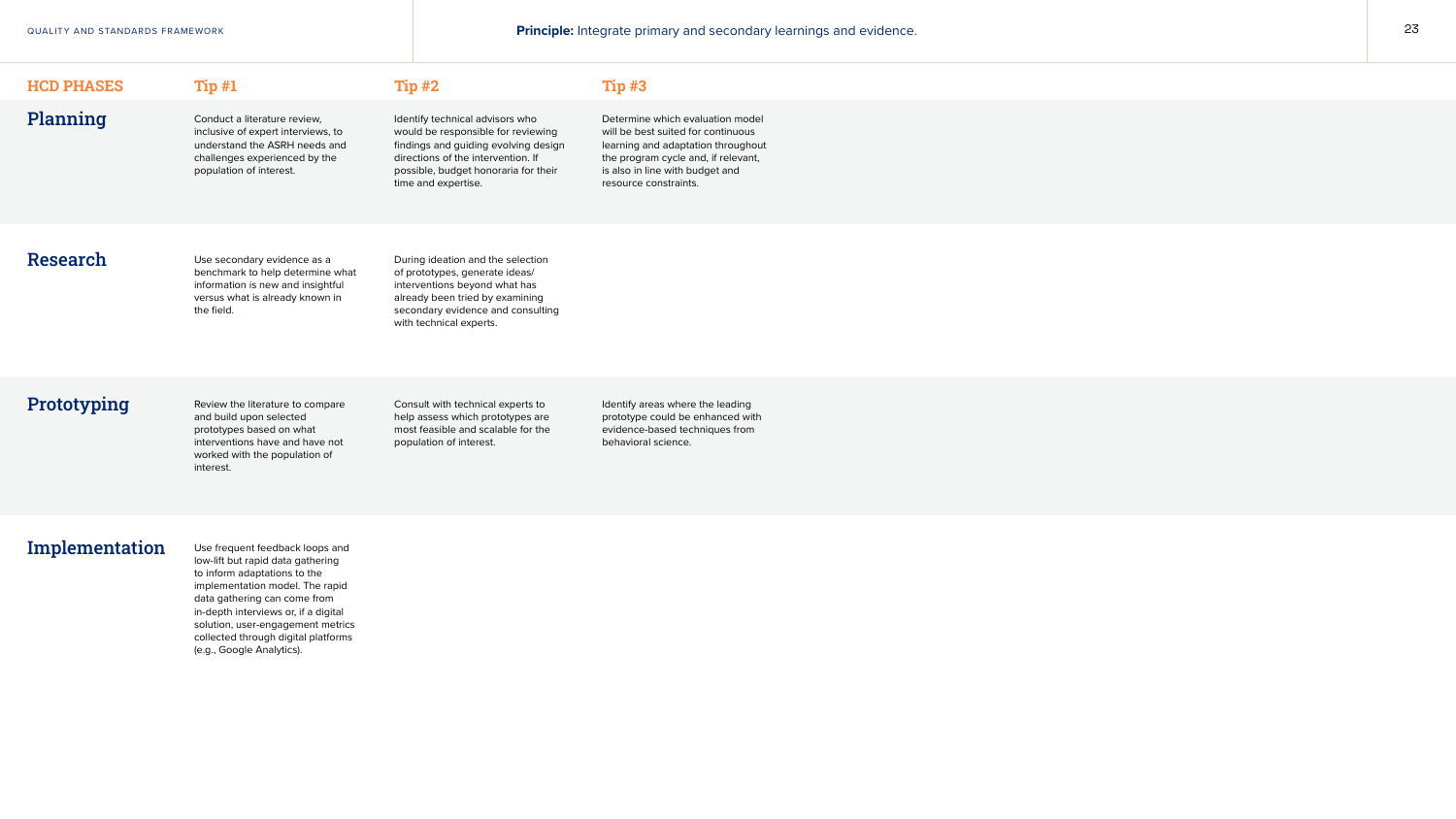**Design Kit**

[https://www.designkit.org/methods/secondary-research](https://www.designkit.org/methods/secondary-research )

**MeasureD** [https://measured.design/](https://measured.design/ )

**Methods and Benefits of Measuring Human-Centered Design in Global Health** [https://www.ghspjournal.org/content/9/Supplement\\_2/S274#T1](https://www.ghspjournal.org/content/9/Supplement_2/S274#T1 )

QUALITY AND STANDARDS FRAMEWORK 24 **Principle:** Integrate primary and secondary learnings and evidence.



**A360 Ethiopia Prototype Plan for Design**  [https://a360learninghub.org/wp-content/uploads/2019/05/ET-Prototype-Plan.pdf](https://a360learninghub.org/wp-content/uploads/2019/05/ET-Prototype-Plan.pdf )

**Secondary Research** [https://www.thisisservicedesigndoing.com/methods/secondary-research](https://www.thisisservicedesigndoing.com/methods/secondary-research )

**Preparatory Research** <https://www.thisisservicedesigndoing.com/methods/preparatory-research>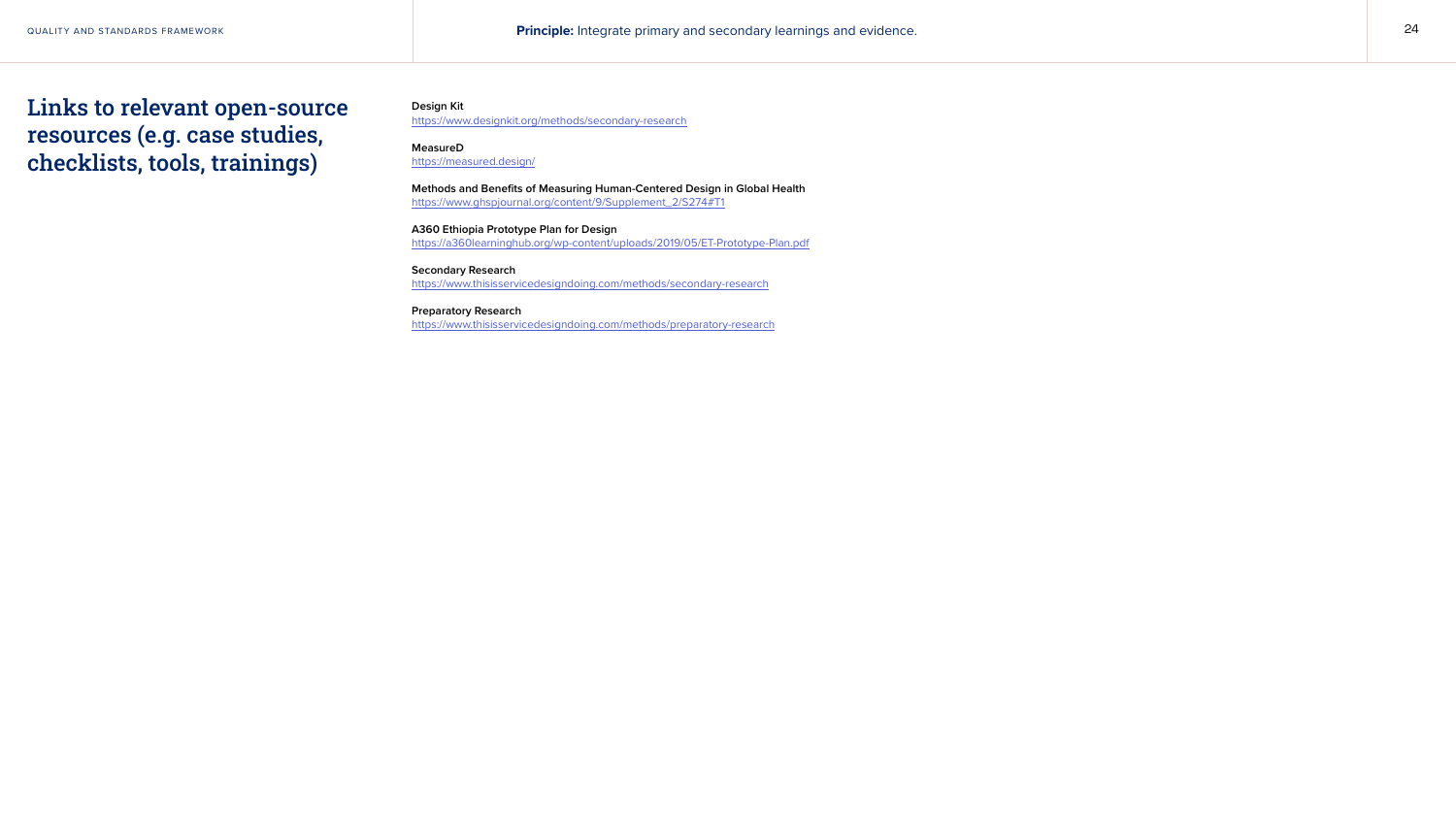



# Principle Engage the ecosystem of influencers.

# **Explanation**

Project teams need to take into consideration the broader ecosystem in which young people live and engage the stakeholders within that ecosystem. Involving government and community stakeholders early in the design process increases the perceived value of the project and can pave the way toward sustainability of the intervention. Additionally, project teams need to consult with key influencers in young people's lives (e.g., parents, teachers, romantic partners) in order to increase the robustness of the solution concepts and the likelihood of solution uptake by the intended beneficiary.

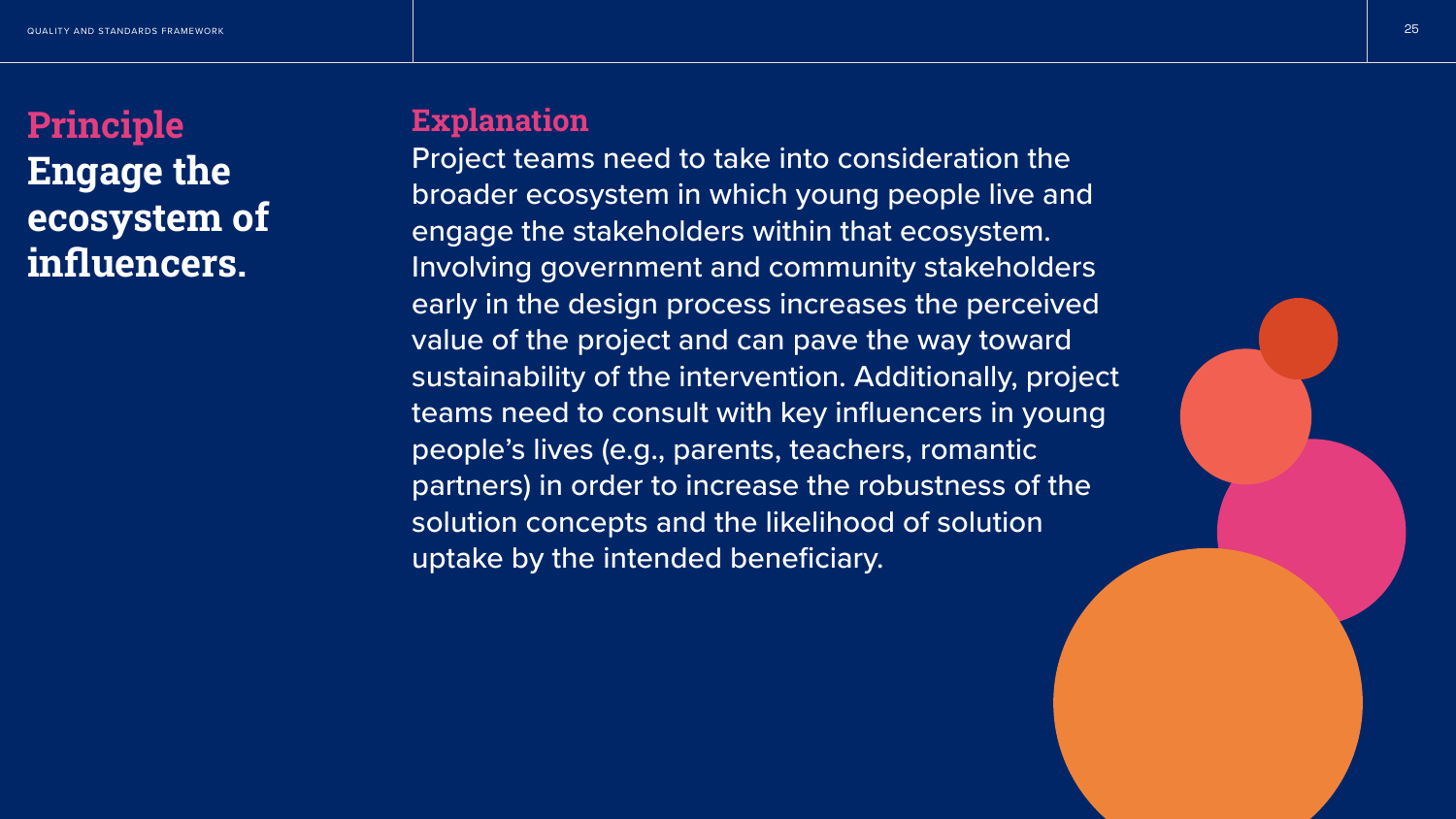# Planning

## HCD PHASES Tip #1 Tip #2 Tip #3 Tip #4 Tip #5

Develop a formal strategy that outlines when local stakeholders (e.g., government and non-government) will be involved during the design, implementation, and evaluation process. Participatory engagement at key points is recommended to increase buy-in, such as during project kickoff, idea generation, and synthesis of research and prototype findings. Make sure to brief all stakeholders on what HCD is and how it might be different from what they are used to.

At the project outset, solicit input from key decision makers at the local and national levels to understand what evidence they would need to see (and with what frequency) in order to make the case for continued support and investment in this programming.

Research Assess who the most relevant and key influencers are in young people's lives (i.e., parents, teachers, romantic partners, peers). Conduct formative research interviews with individuals from these key influential groups to better understand their motivations, constraints, and beliefs.

Create an ecosystem map to understand key actors (including key supporters and opposers) relevant to the focus challenge and their relationship to each other. This should also include identification of any relevant policies or regulations that affect the focus challenge (e.g., restrictions on CSE or abortion access). Create this collaboratively with a team of key stakeholders or at least get their input on it.

Create a mitigation strategy in the event that stakeholders have opposing views from one another (or opposing views toward the research findings) that could derail progress of the intervention.

Remain updated on the changing political and policy climate and how it might affect the stakeholders' relationship to the project.



Research power dynamics and cultural norms to understand the role that key stakeholders have in young people's lives (e.g., parents). Consider how you may need to tailor the design and implementation of the program to accommodate the power dynamics in young people's lives.

# **Prototyping** Identify points when

stakeholders (community, government) will provide relevant feedback on the prototypes in a timely manner, without delaying the design process significantly. Conduct a shareback session in the local language at the end of the prototyping phase to share learnings.

Conduct prototyping sessions with key influencers, in addition to youth, to assess how the solution ideas might benefit, burden, excite, or alarm these influencers who affect the young people's lives.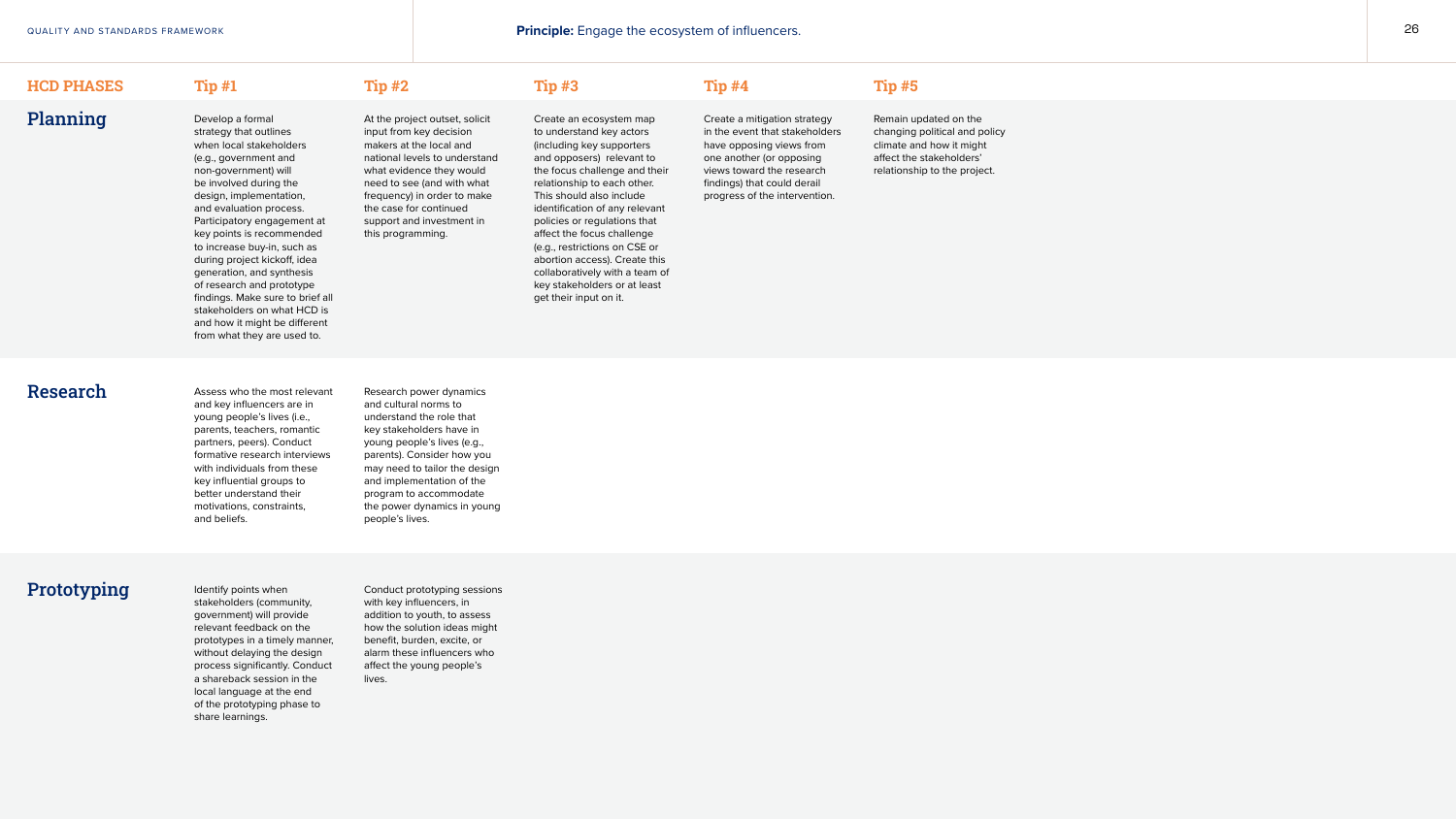Implementation

## HCD PHASES

pieces about program results that are accessible and understandable for community stakeholders, not just academics or the global health research community.

Outline actionable recommendations for future implementation for each stakeholder type.



Ensure buy-in from government and community leaders prior to implementation in order to ensure sustainability.

Hold regular shareback meetings with community and governmental stakeholders to provide updates on implementation, receive feedback, and identify opportunities for scale up of promising intervention components.

## $\text{Tip } \#1$   $\text{Tip } \#2$   $\text{Tip } \#3$

Allow for opportunities to tweak the intervention model based on feedback from key stakeholders who are actively involved in the implementation.

# Evaluation Create dissemination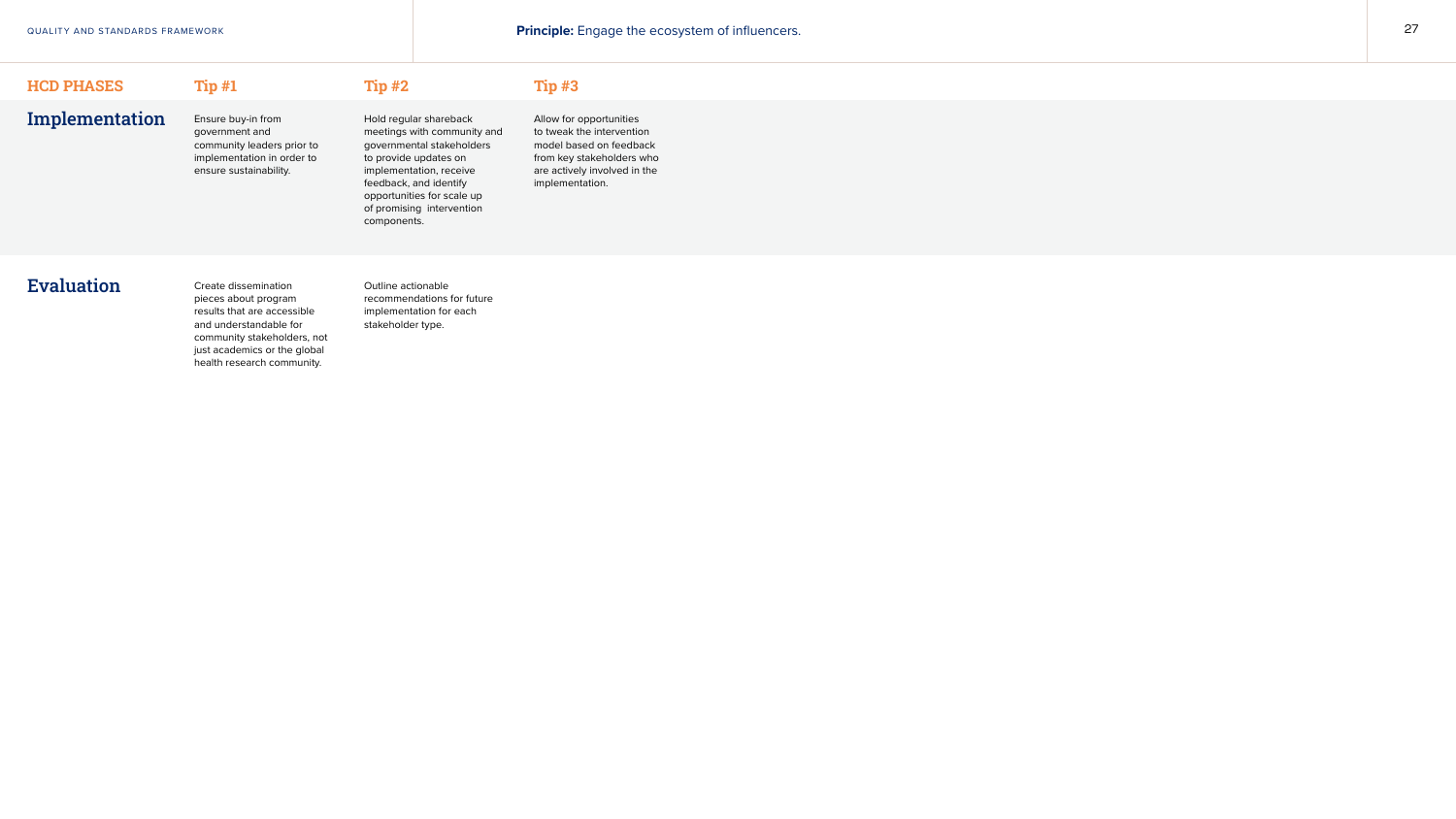**Improving Data Integrity in Public Health: A Case Study of an Outbreak Management System in Nigeria** [https://www.ghspjournal.org/content/9/Supplement\\_2/S226](https://www.ghspjournal.org/content/9/Supplement_2/S226 )

**Using Human-Centered Design to Develop, Launch, and Evaluate a National Digital Health Platform to Improve Reproductive Health for Rwandan Youth** [https://www.ghspjournal.org/content/9/Supplement\\_2/S244/tab-figures-tables](https://www.ghspjournal.org/content/9/Supplement_2/S244/tab-figures-tables )

**Designing Drug Shops For Young Women In Tanzania: Applying Human-Centred Design To Facilitate Access To Hiv Self-Testing And Contraception**  [https://academic.oup.com/heapol/article/36/10/1562/6329132](https://academic.oup.com/heapol/article/36/10/1562/6329132 )

**Stakeholder Engagement Navigator** [https://dicemethods.org/HumanCenteredDesign](https://dicemethods.org/HumanCenteredDesign )

**Stakeholder Engagement Toolkit for HIV Prevention Trials** [https://www.fhi360.org/resource/stakeholder-engagement-toolkit-hiv-prevention-trials](https://www.fhi360.org/resource/stakeholder-engagement-toolkit-hiv-prevention-trials )

**Ecosystem Map** <https://servicedesigntools.org/tools/ecosystem-map>

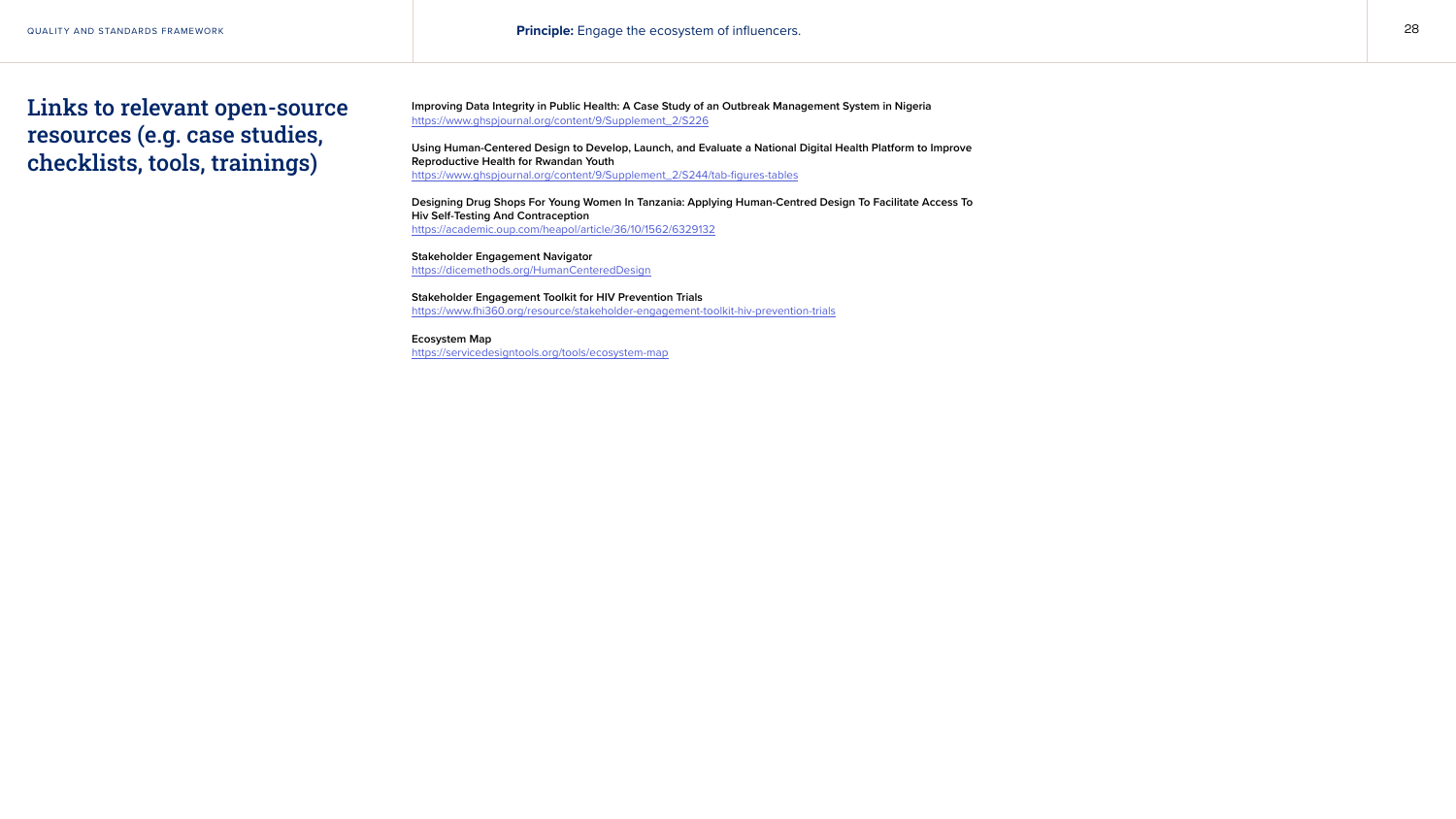

# Principle Integrate disciplines essential for adolescent wellbeing.

# **Explanation**

Project teams should take an interdisciplinary approach when addressing the needs of the adolescent population. The goal should be to combine different disciplinary perspectives (e.g., behavioral science, public health) that are particularly relevant to adolescents' positive development and wellbeing.

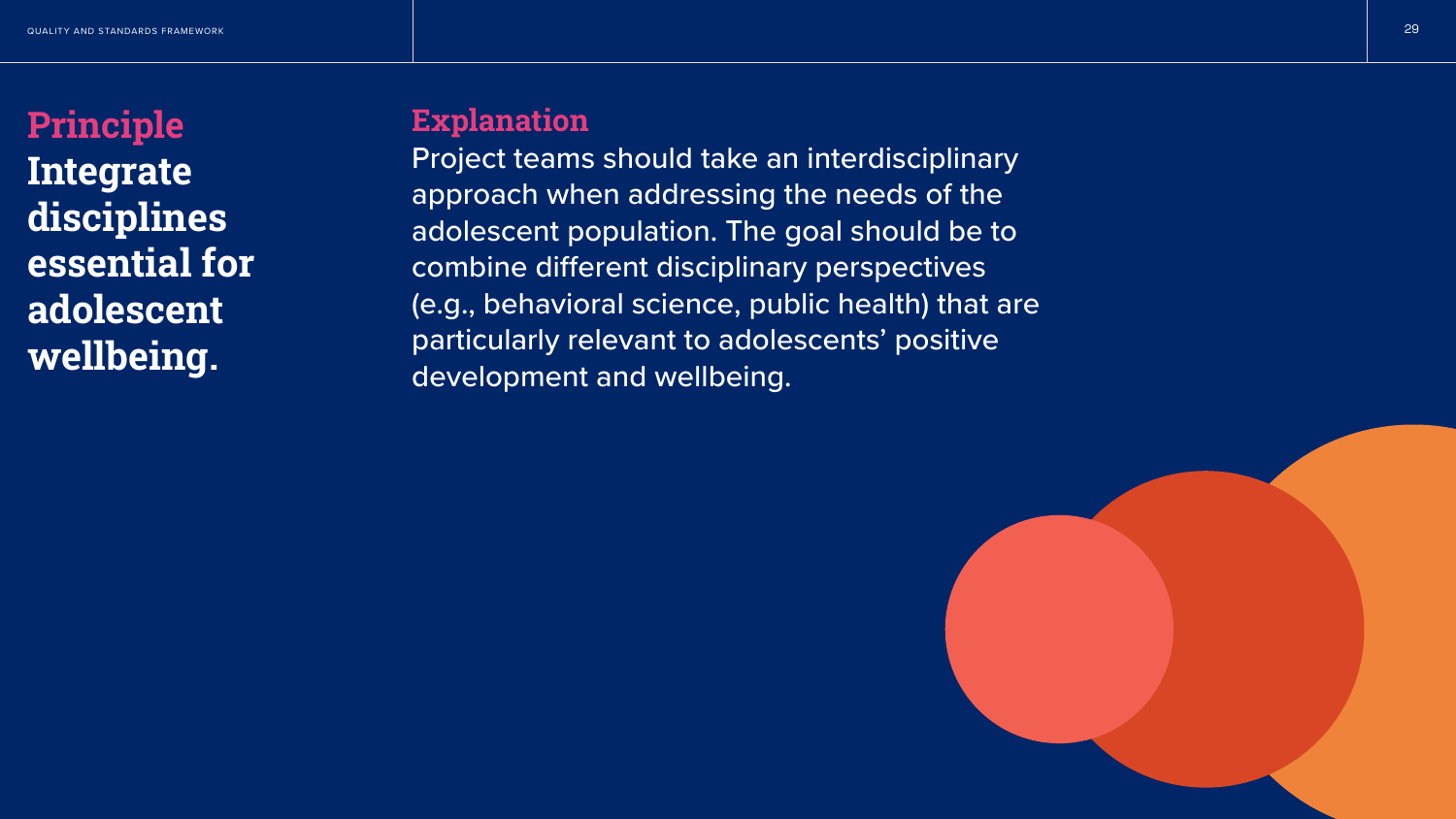# Planning

## HCD PHASES Tip #1 Tip #2 Tip #3 Tip #4 Tip #5 Tip #6 Tip #7

Identify the various disciplines that are critical towards achieving the desired outcome of the intervention. For example, previous interdisciplinary ASRH/HCD programs have leveraged behavioral science, social marketing, gender, artificial intelligence and machine learning.

Form consortiums or advisory boards that are reflective of the various disciplines previously identified as essential towards achieving the desired outcome. If creating an advisory board, consider whether compensation is feasible and/ or desirable for members who dedicate their time and expertise. Be careful about adding on too many partners or members, as the program design process will become more complex when more disciplines are added.

Ensure the roles and expectations of all contributing members or partners are defined in order to ensure complementarity. Make sure to outline a clear vision for the role that each partner would play and how their expertise would add value to the program effort.

Research Develop areas of inquiry that span the topic areas of various relevant disciplines.

Create an interdisciplinary learning agenda that includes research and evaluation questions of interest relevant to the various partners represented.

Invest time setting norms, forming relationships, and allowing partners to better understand each other's expertise and ways of working, in order to create a solid foundation for collaboration.

To manage large consortiums, prime partners should budget 50-100% more of project management and coordination work than a normal project to ensure all actors are working in a structured and cohesive manner.

Select T-shaped individuals as partners, where the T stands for the combination of a depth of knowledge and experience in their own fields (the vertical bar of the T) as well as their ability to reach out and connect with others and create meaningful collaborations (the horizontal bar of the T).



Refer to accepted frameworks related to the range of disciplines that are relevant to the desired outcome and ASRH programming.

# **Prototyping** Allow advisory board

members or consortium partners to provide input on the prototyping concepts to ensure prototypes build upon existing learning and evidence from their respective disciplines. They should also provide feedback on the evaluation criteria and data collection tools for each prototype to ensure results from the prototyping phase are well-positioned to support discipline-specific learning and potential for impact.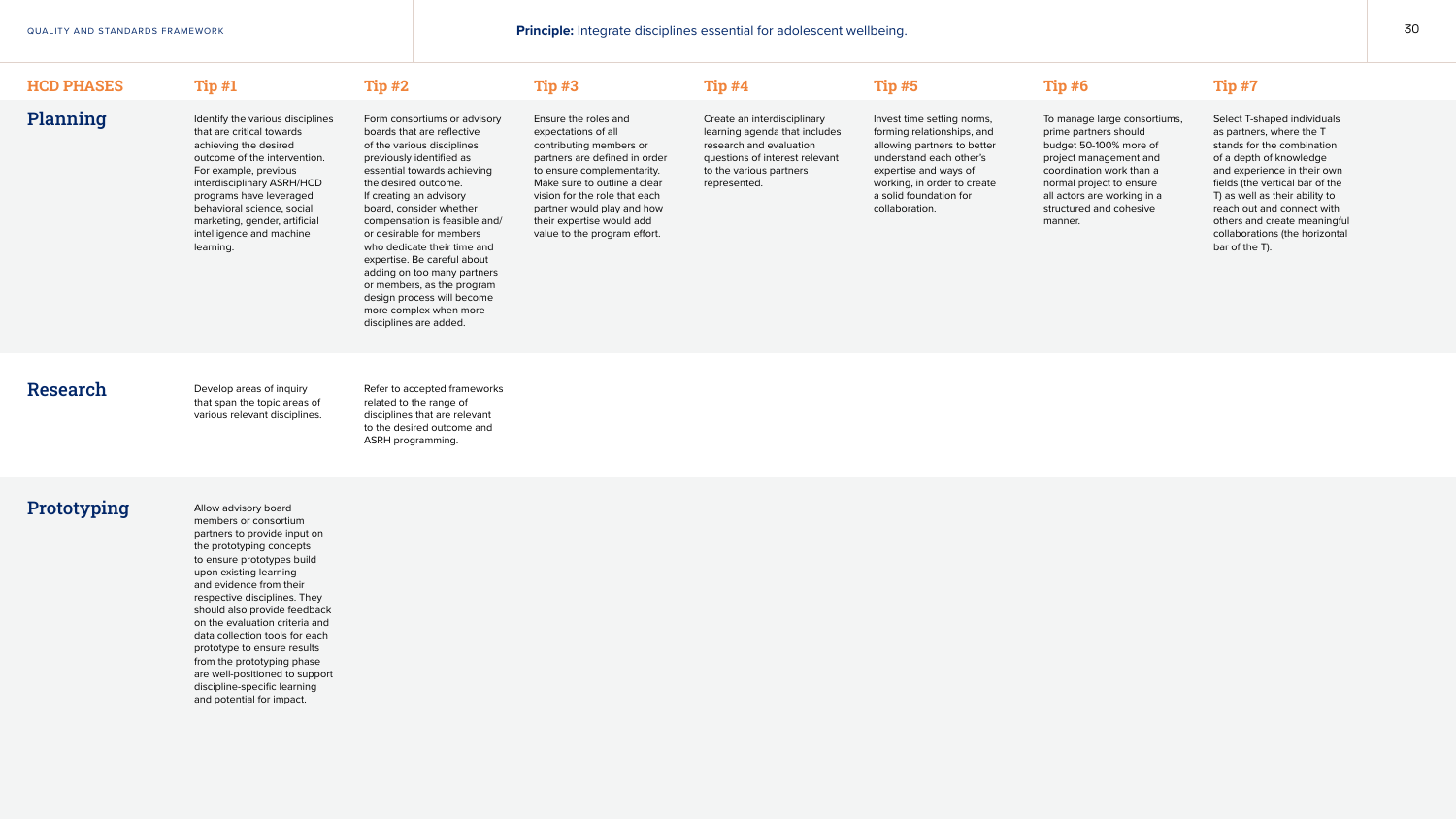## $HCD$  PHASES Tip  $#1$  Tip  $#2$

# Implementation

Budget time and resources to retain advisory board members or consortium partners through the implementation stage to provide discipline-specific expertise to any iterations of the intervention model that have been revealed through process findings.

## Evaluation

# Across Phases

Consider including a range of outcomes and high-priority questions from relevant disciplines.

Build in opportunities for all partners to reflect, offer input, and review evidence after each project phase. This helps ensure that HCD is grounded in evidence and that each partner's expertise is respected and incorporated in the process.

Document and disseminate reflections of any disciplines or perspectives that would have been beneficial towards achieving the project outcome but was not integrated due to time or resource constraints.

## Tip #3

QUALITY AND STANDARDS FRAMEWORK **31 CONTROLLY AND STANDARDS FRAMEWORK 31** 



## Conduct a structured reflection process with all members of the consortium to identify successes, tips, and challenges in interdisciplinary collaboration that the sector would benefit from learning.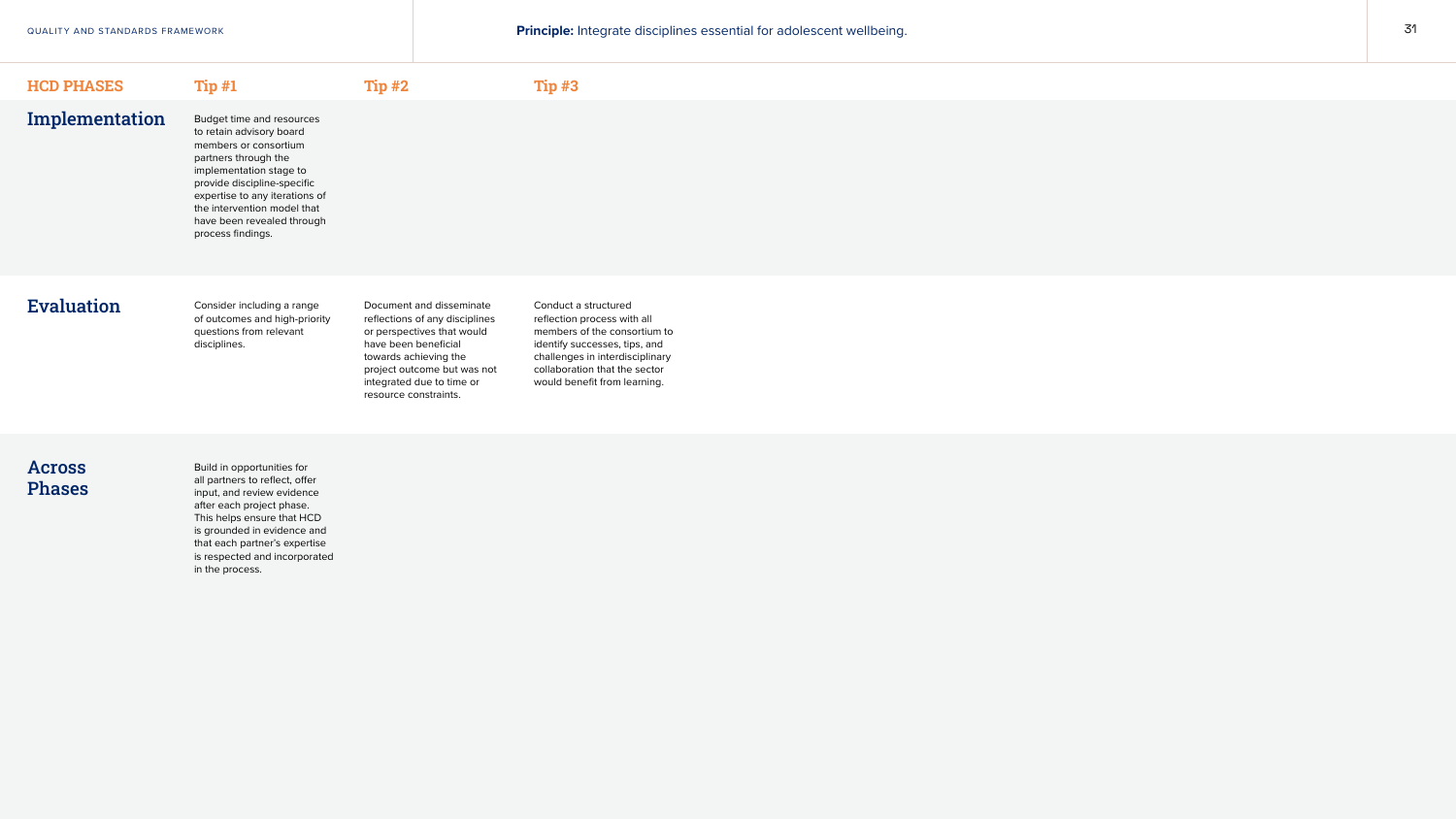**Integrating Human-Centered Design in a Multidisciplinary Effort to Address Provider Bias: The Beyond Bias Experience** https://partenariatouaga.org/wp-content/uploads/2021/07/BeyondBias-Brief-2-Application.pdf

**Minimum Standards for Disciplinary Engagement** https://a360learninghub.org/open-source/prototyping/standards-disciplinary-engagment/

**Complexity in Health: Can Design Help Support Interdisciplinary Solutions?** https://www.ghspjournal.org/content/9/Supplement\_2/S217

**Design And Impact Evaluation of a Digital Reproductive Health Program In Rwanda Using a Cluster Randomized Design: Study Protocol** https://bmcpublichealth.biomedcentral.com/articles/10.1186/s12889-020-09746-7

**Four Big Insights from HCDExchange** https://www.psi.org/2018/02/four-insights-hcd-exchange/

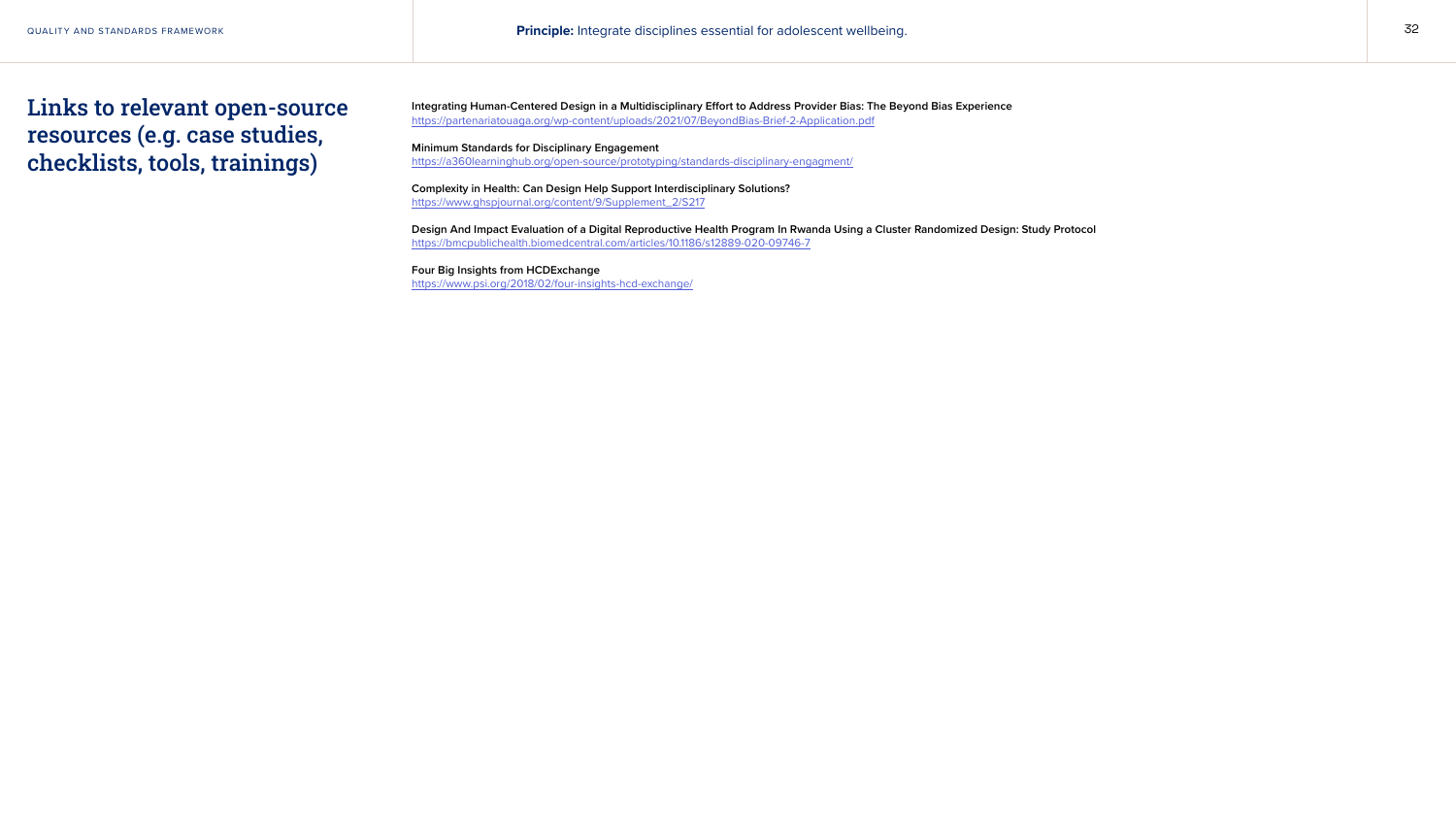

# Principle Document methods and key design decisions.

# **Explanation**

Documentation should be used to provide transparency, clarity, and track progress. Through documentation, project teams can provide justification for the connections made between the data, insights, prototypes, and the intervention being implemented. From the start, project teams should come to an agreement about the types of documentation necessary, who needs to provide documentation, and how documentation will occur.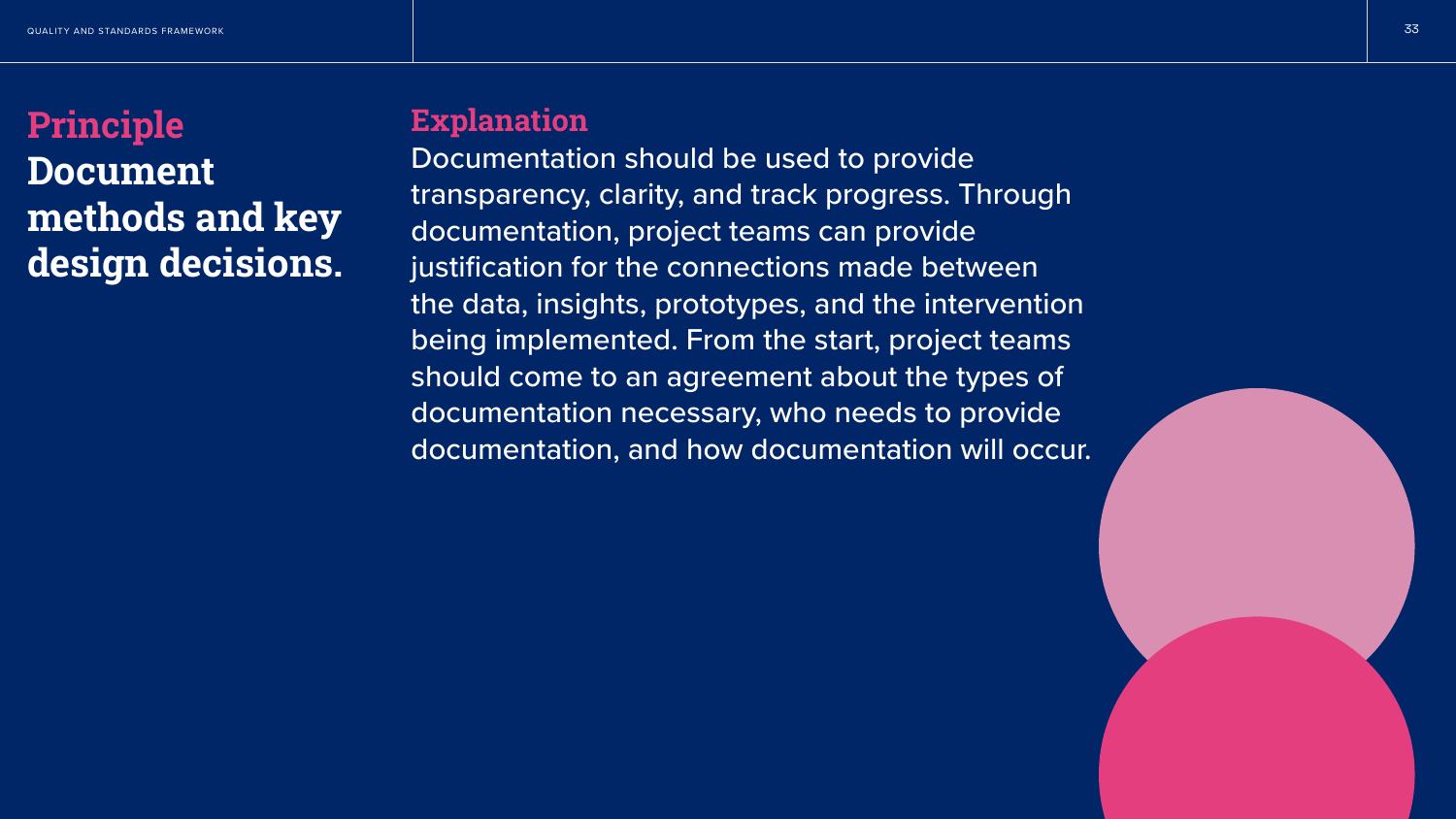# Planning

## HCD PHASES Tip #1 Tip #2 Tip #3 Tip #4 Tip #5 Tip #6

Create a plan to be shared and agreed upon with all partners that explicitly states what needs to be documented throughout the design process and the rationale for the documentation. This should be a plan created collaboratively with the design partner, implementing partner(s), and donor (if relevant) in order to ensure that the documentation tasks are helpful for ensuring shared clarity but not overburdensome on the design partner and process.

Research Document all insights identified from design research interviews with youth and key stakeholders.

Draft a "protocol" that permits flexibility in the methods used in the design phase but that outlines the general process that the project will follow.

Create simple tracking tools that can be used by team members to easily document activities (who, what, where, when).

Develop a data analysis plan that documents how data will be collected, stored, synthesized, and used.

Create a theory of change ("program impact pathway") that describes the change process that needs to occur in order to achieve the desired outcome.

Consider using digital tools like Mural or Miro to streamline documentation of the synthesis and ideation process.

Document the number of interviews, recruitment criteria, methods used, who participated, and their key demographics.

# **Prototyping** Map the insights identified

Keep track of the general number of ideas generated, the number of ideas that advanced to the prototyping phase, and those that were abandoned and why.

in the research phase to the prototypes, as they are created, to ensure that justification for each prototype is documented and links to the needs of the youth.

Note the criteria by which the prototypes are selected and advanced through the cycles of iterative testing. It may also be useful to document prototypes that were not selected to advance in the event that the learnings are useful for future projects.

Make note of significant changes made to prototypes during iteration that helped to address any barriers or better meet the needs of the youth population of interest.

Document how many people each prototype was tested with and their relevant key demographics (e.g., age).

Document the key questions and assumptions that each prototype is seeking to test and explore.

Towards the end of the prototyping phase, evaluate the selected intervention against the theory of change. Document any iterations that need to be made to the theory of change based on prototype findings.

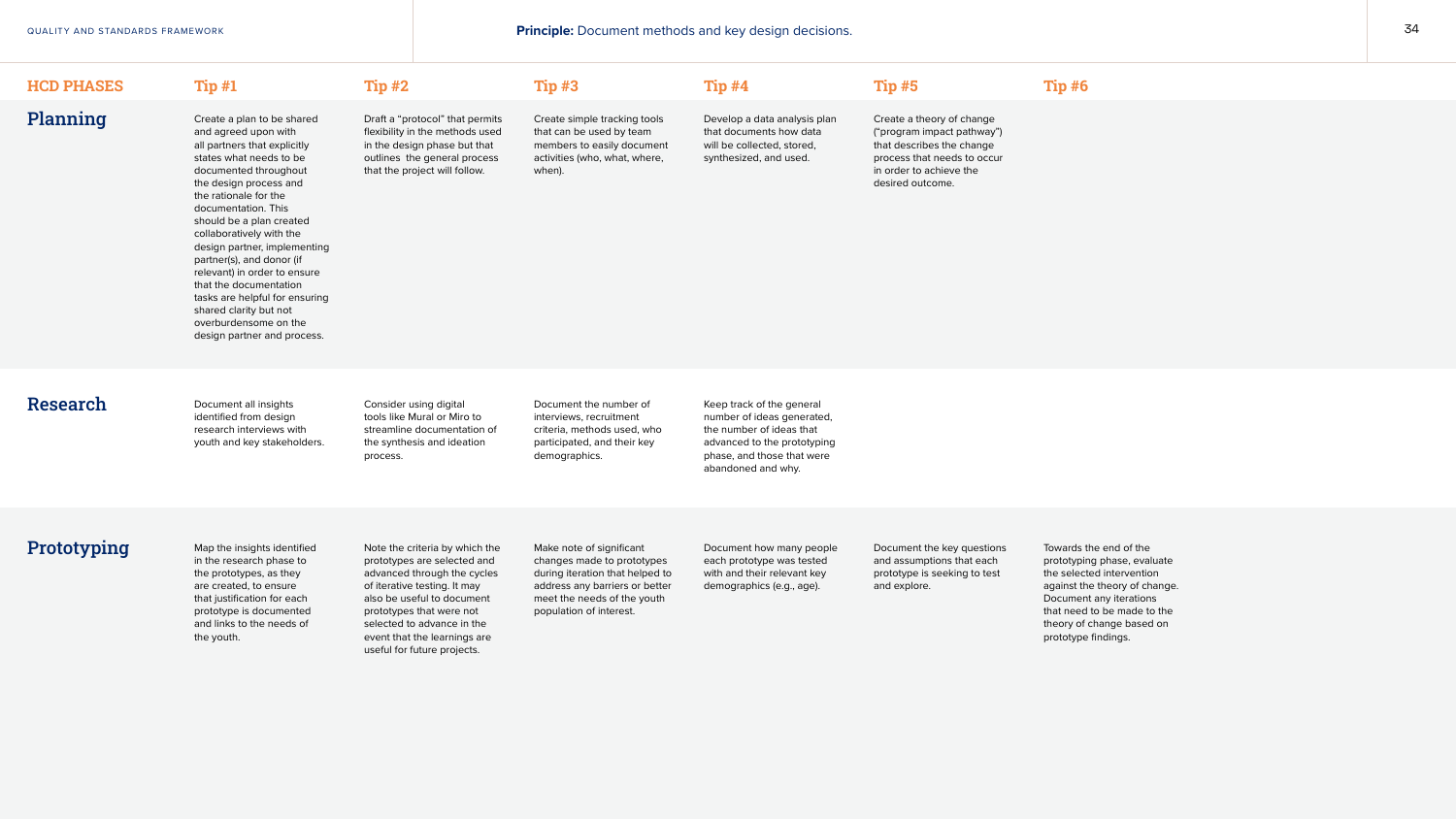outline the steps to implement the intervention to ensure that it is implemented with fidelity by future project teams.

Evaluation Create a process evaluation plan to measure whether the intervention was implemented as intended, according to the original design of the intervention.

changes that are made to the intervention during implementation and justification for making the changes.

| <b>HCD PHASES</b> | Tip#1                           | Tip#2                    | Tip#3                      |
|-------------------|---------------------------------|--------------------------|----------------------------|
| Implementation    | For the purpose of scalability, | Make note of significant | Document key barriers and  |
|                   | outline the steps to            | changes that are made    | facilitators to real-world |

Whenever possible, engage with an evaluation team to plan intervention rollout in a way that can enable a robust evaluation.

implementation.

## $Tip#4$

Document how an HCD approach affected young peoples' (and other stakeholders') involvement on the project and HCD's impact on achieving ASRH outcomes.

Define and document the terms of handover of the intervention from the design team to the implementation team that accounts for iterations.

Develop a diverse range of dissemination outputs (technical briefs, webinars, social media bursts, and videos) to share the process of developing the intervention and the impact it had on outcomes of interest.

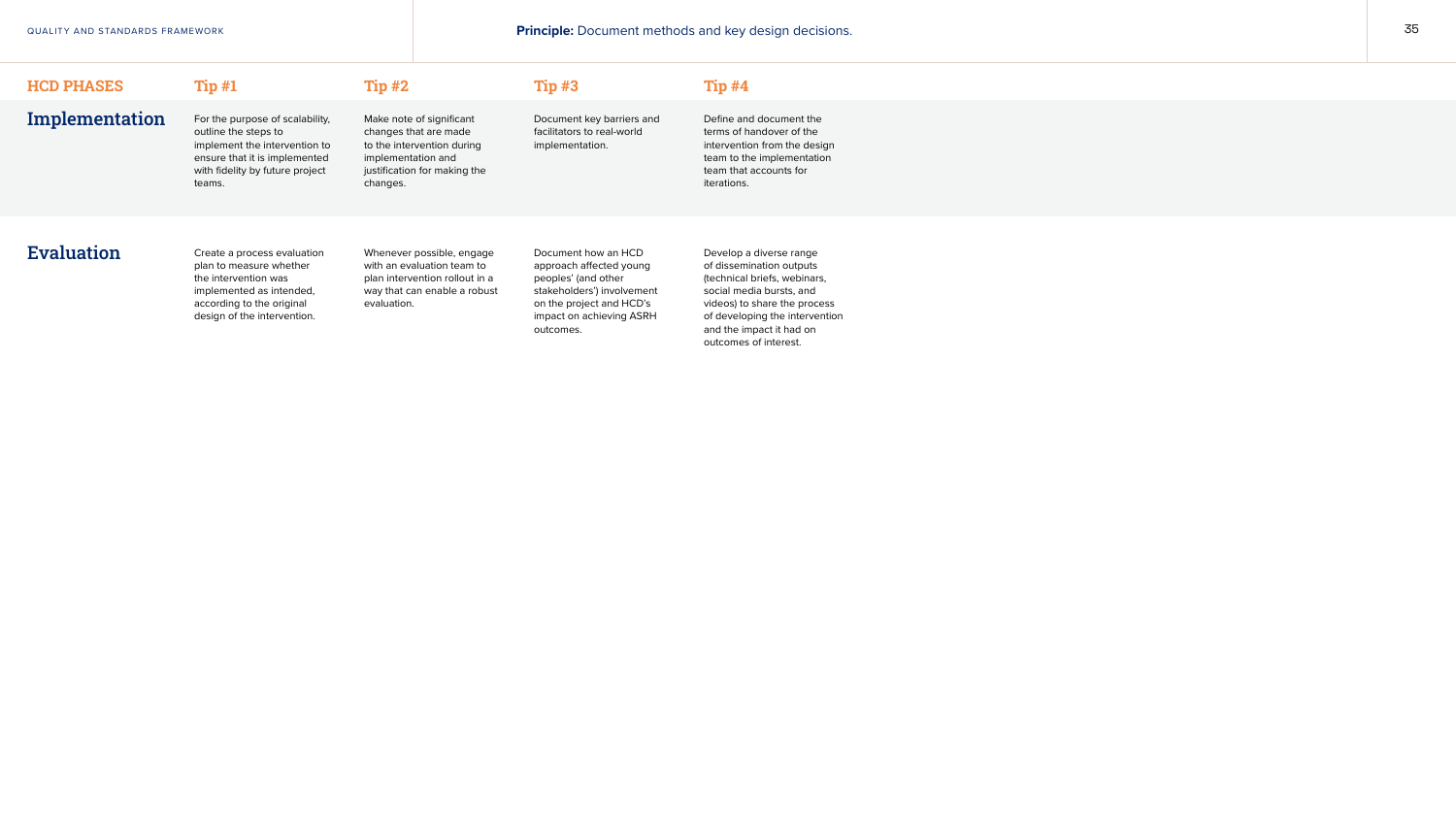**The Future of Knowledge Management for FP/RH programs** [https://knowledgesuccess.org/the-future-of-knowledge-management-for-family-planning-and-reproductive-health/](https://knowledgesuccess.org/the-future-of-knowledge-management-for-family-planning-and-reproductive-health/ )

## **StoryEngine**

[https://storyengine.io/](https://storyengine.io/ )

**A360 Minimum Design Standards Reference Tool** [https://a360learninghub.org/wp-content/uploads/2019/05/Design-Standards\\_16-August.pdf](https://a360learninghub.org/wp-content/uploads/2019/05/Design-Standards_16-August.pdf )

**Building a Report - Sharing Back Findings From a Human-Centered Design Process** <https://drive.google.com/file/d/1v5MN4rmLX5IOcvOIRV9BOebh4CLHVlS3/view>

QUALITY AND STANDARDS FRAMEWORK **36 CONTROLL CONTROLLY AND STANDARDS FRAMEWORK 36** CONTROLLY AND STANDARDS FRAMEWORK 36 CONTROLLY AND STANDARDS FRAMEWORK 36 CONTROLLY AND STANDARDS FRAMEWORK 36 CONTROLLY AND SUMMER SUMMER